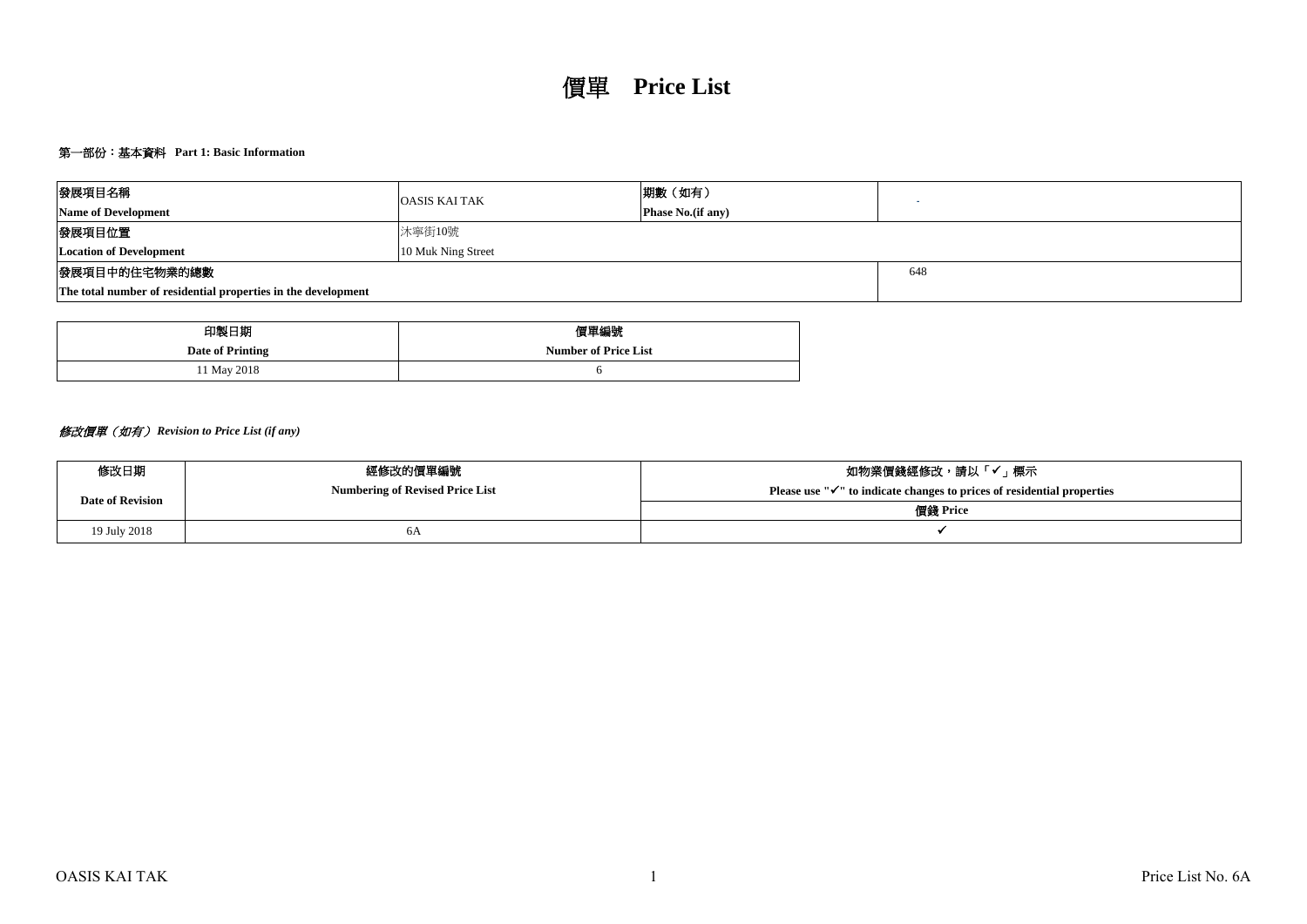第二部份: 面積及售價資料<br>Part 2: Information on Area and Price

| 物業的描述<br><b>Description of Residential</b> | <b>Property</b>                                                                       |              | 實用面積<br>(包括露台,工作平台及陽台 (如有))<br>平方米(平方呎)                                      | 售價 (元)                   | 實用面積<br>每平方米/呎售價<br>- 元, 每平方米<br>(元, 每平方呎)  |                                |                          |                          |                      | 平方米 (平方呎)<br>sq. metre (sq.ft.) | 其他指明項目的面積 (不計算入實用面積)<br>Area of other specified items (Not included in the Saleable Area) |                          |                  |                          |                          |
|--------------------------------------------|---------------------------------------------------------------------------------------|--------------|------------------------------------------------------------------------------|--------------------------|---------------------------------------------|--------------------------------|--------------------------|--------------------------|----------------------|---------------------------------|-------------------------------------------------------------------------------------------|--------------------------|------------------|--------------------------|--------------------------|
|                                            |                                                                                       |              | Saleable Area<br>(including balcony, utility platform and                    | Price (\$)               | <b>Unit Rate of Saleable</b><br>Area        | 空調機房                           | 窗台                       | 閣樓                       | 平台                   | 花園                              | 停車位                                                                                       | 天台                       | 梯屋               | 前庭                       | 庭院                       |
| 大廈名稱<br><b>Block Name</b>                  | 樓層<br>Floor                                                                           | 單位<br>Unit   | verandah, if any)<br>sq. metre (sq.ft.)                                      |                          | \$ per sq. metre<br>\$per sq.ft.)           | Air-conditioning<br>plant room | Bay<br>window            | Cockloft                 | <b>Flat roof</b>     | Garden                          | Parking<br>space                                                                          | Roof                     | <b>Stairhood</b> | <b>Terrace</b>           | Yard                     |
|                                            | 35                                                                                    | A#           | 74.041 (797)<br>露台 Balcony: 2.527 (27)<br>工作平台 Utility Platform: 0.000 (0)   | 27,982,000               | 377,926<br>(35,109)                         | $\sim$                         | $\sim$                   | $\sim$                   | $\sim$               | $\sim$ $\sim$                   | $\sim$                                                                                    | $\sim$                   | $\sim$           | $\overline{a}$           | $\sim$                   |
|                                            | 30                                                                                    | A#           | 74.041 (797)<br>露台 Balcony: 2.527 (27)<br>工作平台 Utility Platform : 0.000 (0)  | 27,430,000               | 370,470<br>(34, 417)                        | $\sim$                         | $\overline{\phantom{a}}$ | $\sim$                   | $\overline{a}$       | $\overline{a}$                  | $\overline{\phantom{a}}$                                                                  | $\sim$                   | $\sim$           | $\overline{\phantom{a}}$ | $\sim$                   |
|                                            | 29                                                                                    | A#           | 74.041 (797)<br>露台 Balcony: 2.527 (27)<br>工作平台 Utility Platform : $0.000(0)$ | 27,293,000               | 368,620<br>(34,245)                         | $\overline{a}$                 | $\overline{\phantom{a}}$ | $\sim$                   | μ.                   | μ.                              | $\overline{\phantom{a}}$                                                                  | $\overline{\phantom{a}}$ | ÷.               | $\overline{\phantom{a}}$ | $\overline{\phantom{a}}$ |
|                                            | 23                                                                                    | A            | 74.041 (797)<br>露台 Balcony: 2.527 (27)<br>工作平台 Utility Platform: 0.000 (0)   | 26,489,000               | 357,761<br>(33, 236)                        | $\overline{a}$                 | ÷.                       | $\sim$                   | $\ldots$             | $\ldots$                        | $\ddot{\phantom{a}}$                                                                      | $\overline{\phantom{a}}$ | $\sim$           | ÷.                       | $\overline{\phantom{a}}$ |
|                                            | 74.041 (797)<br>22<br>露台 Balcony: 2.527 (27)<br>A<br>工作平台 Utility Platform: 0.000 (0) | 26,358,000   | 355,992<br>(33,072)                                                          | $\sim$                   | $\overline{a}$                              | $\sim$                         | $\sim$                   | $\sim$                   | $\sim$               | $\sim$                          | $\sim$                                                                                    | $\overline{a}$           | $\sim$           |                          |                          |
|                                            | 21                                                                                    | $\mathbf{A}$ | 74.041 (797)<br>露台 Balcony: 2.527 (27)<br>工作平台 Utility Platform : 0.000 (0)  | 26,227,000               | 354,223<br>(32,907)                         | ÷.                             | $\sim$                   | $\sim$                   | μ.                   | Ξ.                              | $\sim$                                                                                    | ÷.                       | ÷.               | ÷.                       | $\overline{\phantom{a}}$ |
|                                            | 17                                                                                    | $\mathbf{A}$ | 74.041 (797)<br>露台 Balcony: 2.527 (27)<br>工作平台 Utility Platform: 0.000 (0)   | 25,581,000               | 345,498<br>(32,097)                         | $\overline{a}$                 | ÷.                       | $\overline{\phantom{a}}$ | $\ddot{\phantom{a}}$ | $\sim$                          | $\ddot{\phantom{a}}$                                                                      | $\overline{\phantom{a}}$ | ÷.               | ÷.                       | $\overline{\phantom{a}}$ |
| Tower 1<br>第1座                             | 16                                                                                    | $\mathbf{A}$ | 74.041 (797)<br>露台 Balcony: 2.527 (27)<br>工作平台 Utility Platform: 0.000 (0)   | 25,454,000               | 343,782<br>(31,937)                         | $\overline{a}$                 | $\overline{a}$           | $\sim$                   | $\overline{a}$       | $\sim$                          | $\sim$                                                                                    | $\sim$                   | $\sim$           | $\overline{a}$           | $\sim$                   |
|                                            | 15                                                                                    | $A^*$        | 74.041 (797)<br>露台 Balcony: 2.527 (27)<br>工作平台 Utility Platform: 0.000 (0)   | 25,077,000<br>29,509,000 | 338,691<br>(31, 464)<br>398,549<br>(37,025) |                                | 44                       | ÷.                       | μ.                   |                                 | ÷.                                                                                        | $\overline{\phantom{a}}$ |                  | Ξ.                       |                          |
|                                            | 9                                                                                     | A            | 74.041 (797)<br>露台 Balcony: 2.527 (27)<br>工作平台 Utility Platform : 0.000 (0)  | 24,582,000               | 332,005<br>(30, 843)                        | $\sim$                         | $\overline{\phantom{a}}$ | $\sim$                   | $\sim$               | $\sim$                          | $\overline{\phantom{a}}$                                                                  | $\overline{\phantom{a}}$ | $\sim$           | $\overline{a}$           | $\overline{\phantom{a}}$ |
|                                            | 8                                                                                     | A            | 74.041 (797)<br>露台 Balcony: 2.527 (27)<br>工作平台 Utility Platform: 0.000 (0)   | 24,506,000               | 330,979<br>(30,748)                         | $\overline{a}$                 | $\sim$                   | $\sim$                   | μ.                   | $\sim$                          | $\sim$                                                                                    | $\overline{\phantom{a}}$ | ÷.               | $\sim$                   | $\overline{\phantom{a}}$ |
|                                            | $7\overline{ }$                                                                       | $\mathbf{A}$ | 74.041 (797)<br>露台 Balcony: 2.527 (27)<br>工作平台 Utility Platform : 0.000 (0)  | 24,218,000               | 327,089<br>(30, 386)                        | 44                             | $\sim$                   | $\sim$                   | μ.                   | μ.                              | $\sim$                                                                                    | $\overline{\phantom{a}}$ | ÷.               | $\sim$                   | $\sim$                   |
|                                            | 36                                                                                    | $\, {\bf B}$ | 64.856 (698)<br>露台 Balcony: 2.476 (27)<br>工作平台 Utility Platform: 0.000 (0)   | 22,517,000               | 347,185<br>(32, 259)                        | $\overline{a}$                 | $\overline{\phantom{a}}$ | $\sim$                   | $\overline{a}$       | $\overline{\phantom{a}}$        | $\overline{\phantom{a}}$                                                                  | $\overline{\phantom{a}}$ | $\sim$           | $\overline{\phantom{a}}$ | $\overline{\phantom{a}}$ |
|                                            | 35                                                                                    | $\, {\bf B}$ | 64.871 (698)<br>露台 Balcony: 2.476 (27)<br>工作平台 Utility Platform: 0.000 (0)   | 22,405,000               | 345,378<br>(32,099)                         | $\sim$                         | $\sim$                   | $\sim$                   | $\sim$               | $\sim$                          | $\sim$                                                                                    | $\overline{\phantom{a}}$ | $\sim$           | $\sim$                   | $\sim$                   |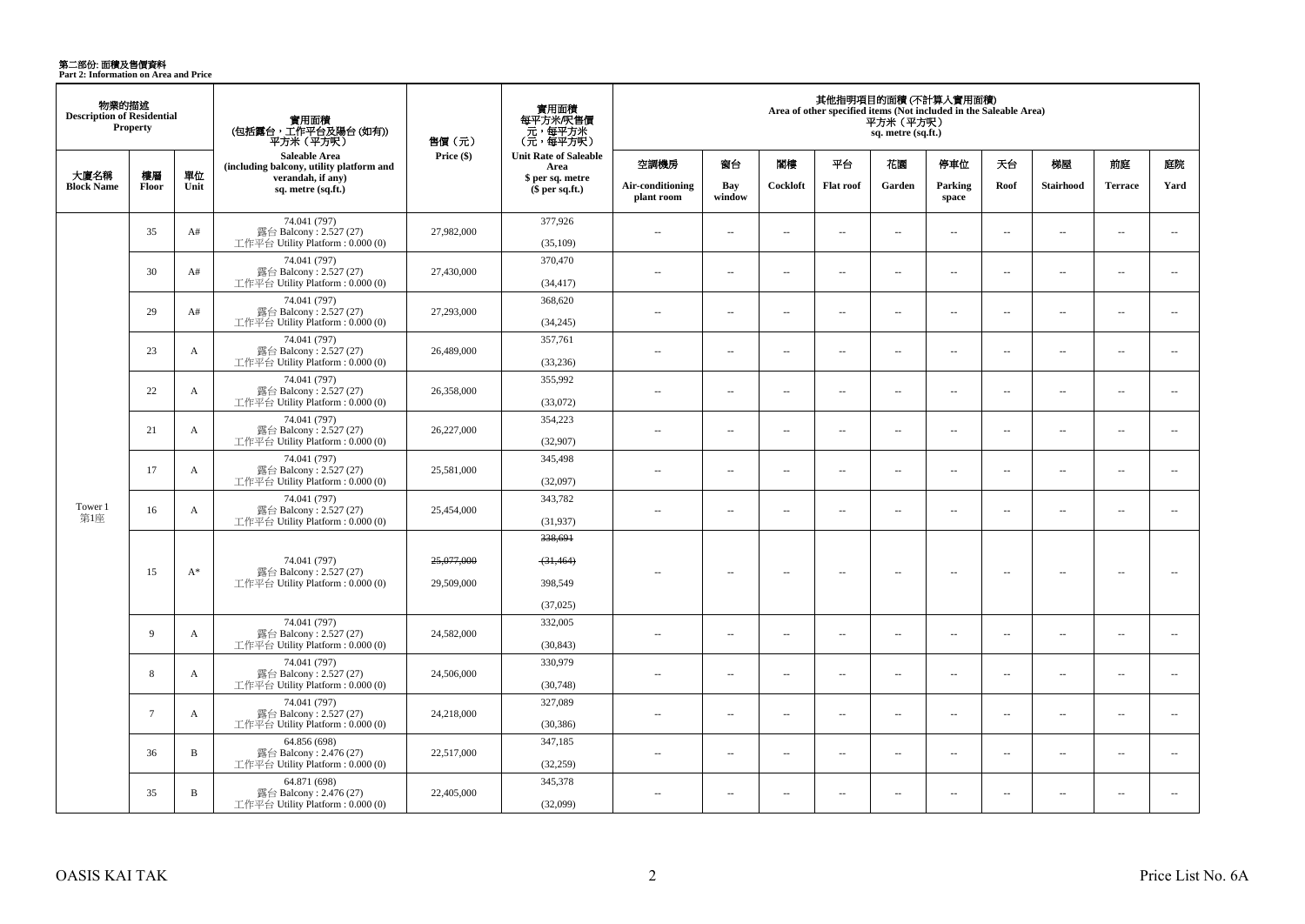| 物業的描述<br><b>Description of Residential</b> | Property        |                | 實用面積<br>(包括露台,工作平台及陽台(如有))<br>平方米(平方呎)                                       | 售價(元)                    | 實用面積<br>每平方米/呎售價<br>、元, 每平方米<br>(元, 每平方呎) |                                |                          |                          |                          | 平方米(平方呎)<br>sq. metre (sq.ft.) | 其他指明項目的面積 (不計算入實用面積)<br>Area of other specified items (Not included in the Saleable Area) |                          |                          |                          |                          |
|--------------------------------------------|-----------------|----------------|------------------------------------------------------------------------------|--------------------------|-------------------------------------------|--------------------------------|--------------------------|--------------------------|--------------------------|--------------------------------|-------------------------------------------------------------------------------------------|--------------------------|--------------------------|--------------------------|--------------------------|
|                                            |                 |                | Saleable Area<br>(including balcony, utility platform and                    | Price (\$)               | <b>Unit Rate of Saleable</b><br>Area      | 空調機房                           | 窗台                       | 関樓                       | 平台                       | 花園                             | 停車位                                                                                       | 夭台                       | 梯屋                       | 前庭                       | 庭院                       |
| 大廈名稱<br><b>Block Name</b>                  | 樓層<br>Floor     | 單位<br>Unit     | verandah, if any)<br>sq. metre (sq.ft.)                                      |                          | \$ per sq. metre<br>\$per sq.ft.)         | Air-conditioning<br>plant room | Bay<br>window            | Cockloft                 | <b>Flat roof</b>         | Garden                         | Parking<br>space                                                                          | Roof                     | Stairhood                | <b>Terrace</b>           | Yard                     |
|                                            | 33              | $\mathbf B$    | 64.871 (698)<br>露台 Balcony: 2.476 (27)<br>工作平台 Utility Platform: 0.000 (0)   | 22,293,000               | 343,651<br>(31,938)                       | $\sim$                         | $\sim$                   | $\sim$                   | $\sim$                   | $\sim$                         | $\sim$                                                                                    | $\sim$                   | $\overline{\phantom{a}}$ | $\sim$                   | $\sim$                   |
|                                            | 30              | B              | 64.871 (698)<br>露台 Balcony: 2.476 (27)<br>工作平台 Utility Platform: 0.000 (0)   | 21,962,000               | 338,549<br>(31, 464)                      | $\sim$                         | $\sim$                   | $\sim$                   | $\sim$                   | $\overline{\phantom{a}}$       | $\sim$                                                                                    | $\overline{\phantom{a}}$ | $\overline{\phantom{a}}$ | $\sim$                   | $\overline{\phantom{a}}$ |
|                                            | 29              | $\, {\bf B}$   | 64.871 (698)<br>露台 Balcony: 2.476 (27)<br>工作平台 Utility Platform: 0.000 (0)   | 21,852,000               | 336,853<br>(31, 307)                      | $\sim$                         | $\sim$                   | $\sim$                   | $\sim$                   | $\sim$                         | $\sim$                                                                                    | $\sim$                   | $\sim$                   | $\sim$                   | $\sim$                   |
|                                            | 23              | B              | 64.871 (698)<br>露台 Balcony: 2.476 (27)<br>工作平台 Utility Platform : $0.000(0)$ | 21,210,000               | 326,957<br>(30, 387)                      | $\sim$                         | $\sim$                   | $\sim$                   | $\sim$                   | $\overline{\phantom{a}}$       | $\sim$                                                                                    | $\sim$                   | $\overline{\phantom{a}}$ | $\bar{a}$                | $\sim$                   |
|                                            | 22<br>B         |                | 64.871 (698)<br>露台 Balcony: 2.476 (27)<br>工作平台 Utility Platform: 0.000 (0)   | 21,104,000               | 325,323<br>(30, 235)                      | $\sim$                         | $\overline{\phantom{a}}$ | $\sim$                   | $\overline{\phantom{a}}$ | $\overline{\phantom{a}}$       | $\sim$                                                                                    | $\sim$                   | $\overline{\phantom{a}}$ | $\overline{\phantom{a}}$ | $\sim$                   |
| Tower 1                                    | 21              | B              | 64.871 (698)<br>露台 Balcony: 2.476 (27)<br>工作平台 Utility Platform : $0.000(0)$ | 20,999,000<br>23,475,000 | 323,704<br>(30,085)<br>361,872            | $\overline{\phantom{a}}$       | $\sim$                   | $\sim$                   | $\sim$                   | $\sim$                         | $\sim$                                                                                    | $\sim$                   | $\sim$                   | $\overline{\phantom{a}}$ | $\sim$                   |
|                                            | 17              | $\mathbf{B}^*$ | 64.871 (698)<br>露台 Balcony: 2.476 (27)<br>工作平台 Utility Platform: 0.000 (0)   | 20,482,000               | (33, 632)<br>315,734<br>(29, 344)         | $\sim$                         | $\overline{\phantom{a}}$ | $\sim$                   | $\sim$                   | $\overline{a}$                 | $\sim$                                                                                    | $\sim$                   | $\overline{\phantom{a}}$ | $\overline{\phantom{a}}$ | $\sim$                   |
| 第1座                                        | 16              | B              | 64.871 (698)<br>露台 Balcony: 2.476 (27)<br>工作平台 Utility Platform: 0.000 (0)   | 20,381,000               | 314,177<br>(29, 199)                      | $\sim$                         | $\sim$                   | $\sim$                   | $\sim$                   | μ.                             | $\sim$                                                                                    | $\overline{\phantom{a}}$ | $\overline{\phantom{a}}$ | $\bar{a}$                | $\overline{\phantom{a}}$ |
|                                            | 15              | $\mathbf B$    | 64.871 (698)<br>露台 Balcony: 2.476 (27)<br>工作平台 Utility Platform: 0.000 (0)   | 20,278,000               | 312,590<br>(29,052)                       | $\sim$                         | $\overline{\phantom{a}}$ | $\sim$                   | $\sim$                   | $\overline{\phantom{a}}$       | $\sim$                                                                                    | $\sim$                   | $\overline{\phantom{a}}$ | $\overline{\phantom{a}}$ | $\overline{\phantom{a}}$ |
|                                            | 9               | $B^*$          | 64.871 (698)<br>露台 Balcony: 2.476 (27)<br>工作平台 Utility Platform: 0.000 (0)   | 19,878,000               | 306,424<br>(28, 479)                      | $\sim$                         | $\sim$                   | $\sim$                   | $\sim$                   | μ.                             | $\sim$                                                                                    | $\overline{\phantom{a}}$ | $\overline{\phantom{a}}$ | $\bar{a}$                | $\overline{\phantom{a}}$ |
|                                            | 8               | B              | 64.871 (698)<br>露台 Balcony: 2.476 (27)<br>工作平台 Utility Platform : $0.000(0)$ | 19,817,000               | 305,483<br>(28, 391)                      | $\sim$                         | $\sim$                   | $\sim$                   | $\sim$                   | $\overline{\phantom{a}}$       | $\sim$                                                                                    | $\overline{\phantom{a}}$ | $\overline{\phantom{a}}$ | $\sim$                   | $\overline{\phantom{a}}$ |
|                                            | $7\overline{ }$ | $\mathbf B$    | 64.871 (698)<br>露台 Balcony: 2.476 (27)<br>工作平台 Utility Platform: 0.000 (0)   | 19,583,000               | 301,876<br>(28,056)                       | $\sim$                         | $\sim$                   | $\sim$                   | $\sim$                   | $\sim$                         | $\sim$                                                                                    | $\sim$                   | $\sim$                   | $\sim$                   | $\sim$                   |
|                                            | 36              | $\mathbf{C}$   | 27.358 (294)<br>露台 Balcony: 2.000 (22)<br>工作平台 Utility Platform: 0.000 (0)   | 9,012,000                | 329,410<br>(30, 653)                      | ÷.                             | $\sim$                   | $\sim$                   | $\sim$                   | μ.                             | $\sim$                                                                                    | $\overline{\phantom{a}}$ | $\overline{\phantom{a}}$ | $\bar{a}$                | $\sim$                   |
|                                            | 35              | $\mathsf{C}$   | 27.358 (294)<br>露台 Balcony: 2.000 (22)<br>工作平台 Utility Platform : $0.000(0)$ | 8,985,000                | 328,423<br>(30, 561)                      | $\sim$                         | $\overline{\phantom{a}}$ | $\overline{\phantom{a}}$ | $\sim$                   | $\overline{a}$                 | $\sim$                                                                                    | $\sim$                   | $\overline{\phantom{a}}$ | $\overline{\phantom{a}}$ | $\sim$                   |
|                                            | 30              | $\mathbf{C}$   | 27.358 (294)<br>露台 Balcony: 2.000 (22)<br>工作平台 Utility Platform: 0.000 (0)   | 8,875,000                | 324,402<br>(30, 187)                      | $\sim$ $-$                     | $\overline{\phantom{a}}$ | $\sim$                   | $\overline{\phantom{a}}$ | $\overline{\phantom{a}}$       | $\sim$                                                                                    | $\overline{\phantom{a}}$ | $\overline{\phantom{a}}$ | $\sim$                   | $\overline{\phantom{a}}$ |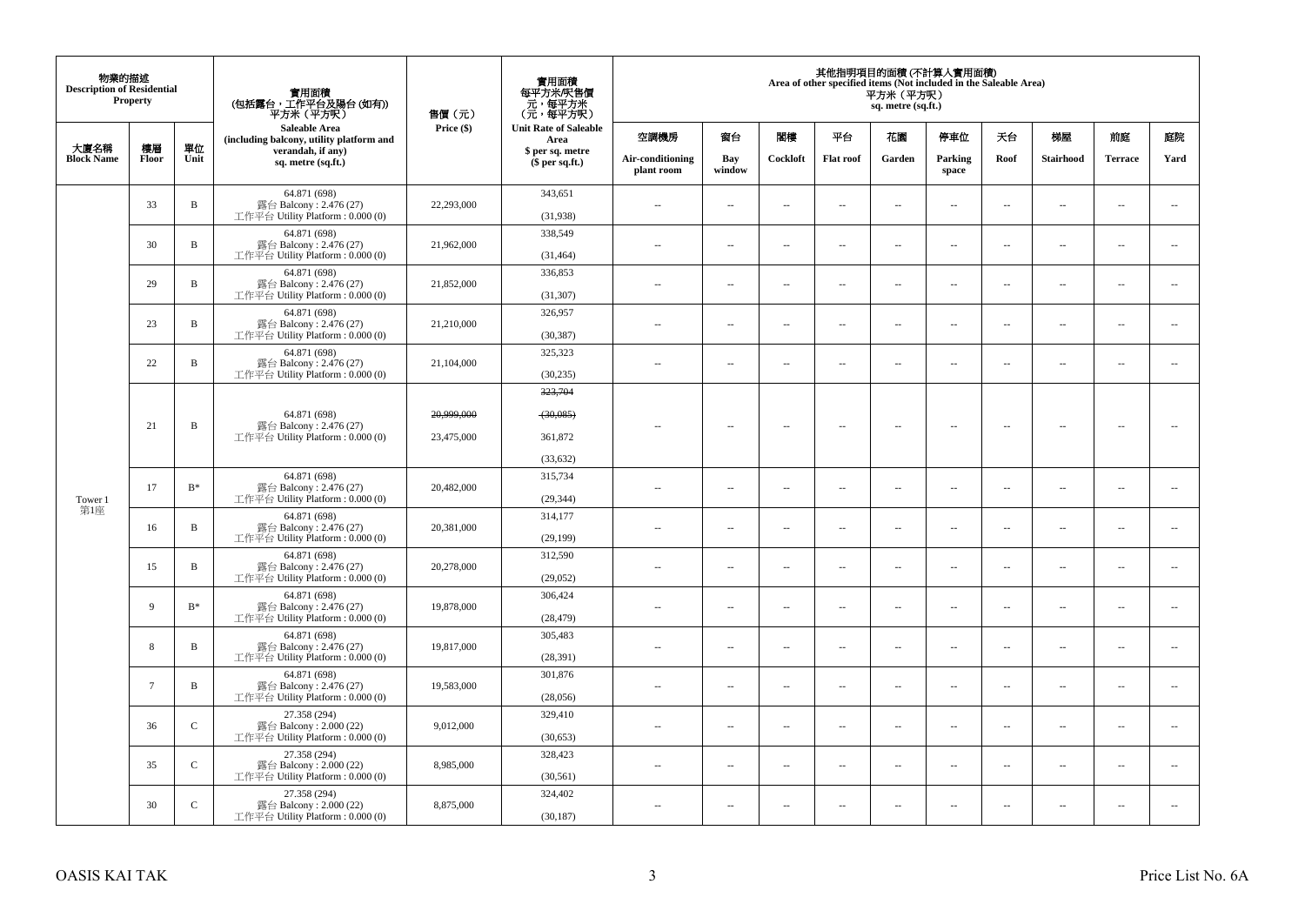| 物業的描述<br><b>Description of Residential</b> | Property        |              | 實用面積<br>(包括露台,工作平台及陽台(如有))<br>平方米 (平方呎)                                     | 售價 (元)     | 實用面積<br>每平方米/呎售價<br>元,每平方米<br>(元,每平方呎) |                                |                          |                          |                          | 平方米(平方呎)<br>sq. metre (sq.ft.) | 其他指明項目的面積 (不計算入實用面積)<br>Area of other specified items (Not included in the Saleable Area) |                          |                          |                          |                          |
|--------------------------------------------|-----------------|--------------|-----------------------------------------------------------------------------|------------|----------------------------------------|--------------------------------|--------------------------|--------------------------|--------------------------|--------------------------------|-------------------------------------------------------------------------------------------|--------------------------|--------------------------|--------------------------|--------------------------|
|                                            |                 |              | Saleable Area<br>(including balcony, utility platform and                   | Price (\$) | <b>Unit Rate of Saleable</b><br>Area   | 空調機房                           | 窗台                       | 閣樓                       | 平台                       | 花園                             | 停車位                                                                                       | 天台                       | 梯屋                       | 前庭                       | 庭院                       |
| 大廈名稱<br><b>Block Name</b>                  | 樓層<br>Floor     | 單位<br>Unit   | verandah, if any)<br>sq. metre (sq.ft.)                                     |            | \$ per sq. metre<br>$$$ per sq.ft.)    | Air-conditioning<br>plant room | Bay<br>window            | Cockloft                 | <b>Flat roof</b>         | Garden                         | Parking<br>${\bf space}$                                                                  | Roof                     | Stairhood                | <b>Terrace</b>           | Yard                     |
|                                            | 29              | $\mathbf C$  | 27.358 (294)<br>露台 Balcony: 2.000 (22)<br>工作平台 Utility Platform: 0.000 (0)  | 8,847,000  | 323,379<br>(30,092)                    | $\sim$                         | $\overline{a}$           | $\sim$                   | $\sim$                   | $\sim$                         | $\sim$                                                                                    | $\sim$                   | $\sim$                   | $\sim$                   | $\sim$                   |
|                                            |                 |              |                                                                             |            | 318,115                                |                                |                          |                          |                          |                                |                                                                                           |                          |                          |                          |                          |
|                                            | 25              | $\mathbf C$  | 27.358 (294)<br>露台 Balcony: 2.000 (22)                                      | 8,703,000  | (29, 602)                              |                                | Ξ.                       | $\overline{\phantom{a}}$ | $\overline{\phantom{a}}$ | $\overline{\phantom{a}}$       | 4                                                                                         | $\overline{\phantom{a}}$ | 44                       | $\sim$                   | $\sim$                   |
|                                            |                 |              | 工作平台 Utility Platform : 0.000 (0)                                           | 10,058,000 | 367,644                                |                                |                          |                          |                          |                                |                                                                                           |                          |                          |                          |                          |
|                                            |                 |              |                                                                             |            | (34,211)                               |                                |                          |                          |                          |                                |                                                                                           |                          |                          |                          |                          |
|                                            | 23              | $\mathsf{C}$ | 27.358 (294)<br>露台 Balcony: $2.000(22)$                                     | 8,690,000  | 317,640                                | $\sim$ $\sim$                  | μ.                       | $\sim$                   | $\sim$                   | $\overline{\phantom{a}}$       | $\sim$                                                                                    | $\overline{\phantom{a}}$ | $\overline{\phantom{a}}$ | $\bar{a}$                | $\sim$                   |
|                                            |                 |              | 工作平台 Utility Platform : 0.000 (0)                                           |            | (29, 558)                              |                                |                          |                          |                          |                                |                                                                                           |                          |                          |                          |                          |
|                                            | 22              | $\mathbf C$  | 27.358 (294)<br>露台 Balcony: 2.000 (22)                                      | 8,681,000  | 317,311                                | $\overline{a}$                 | $\sim$                   | $\sim$                   | $\sim$                   | $\overline{a}$                 | $\sim$                                                                                    | $\ddotsc$                | $\sim$                   | $\sim$                   | $\sim$                   |
|                                            |                 |              | 工作平台 Utility Platform: 0.000 (0)                                            |            | (29, 527)                              |                                |                          |                          |                          |                                |                                                                                           |                          |                          |                          |                          |
|                                            | 21              | $\mathsf{C}$ | 27.358 (294)<br>露台 Balcony: 2.000 (22)<br>工作平台 Utility Platform : 0.000 (0) | 8,671,000  | 316,946<br>(29, 493)                   | $\overline{a}$                 | $\overline{\phantom{a}}$ | $\sim$                   | $\overline{\phantom{a}}$ | $\overline{\phantom{a}}$       | $\sim$                                                                                    | $\overline{\phantom{a}}$ | $\overline{\phantom{a}}$ | $\sim$                   | $\sim$                   |
|                                            |                 |              | 27.358 (294)                                                                |            | 313,766                                |                                |                          |                          |                          |                                |                                                                                           |                          |                          |                          |                          |
|                                            | 17              | $\mathsf{C}$ | 露台 Balcony: 2.000 (22)<br>工作平台 Utility Platform: 0.000 (0)                  | 8,584,000  | (29, 197)                              | $\overline{a}$                 | $\overline{\phantom{a}}$ | $\sim$                   | $\overline{\phantom{a}}$ | $\overline{\phantom{a}}$       | $\sim$                                                                                    | $\sim$                   | $\overline{\phantom{a}}$ | $\overline{\phantom{a}}$ | $\sim$                   |
|                                            | 16              | ${\bf C}$    | 27.358 (294)<br>露台 Balcony: 2.000 (22)                                      | 8,573,000  | 313,364                                | ÷.                             | $\sim$                   | $\sim$                   | $\sim$                   | $\sim$                         | $\sim$                                                                                    | $\sim$                   | $\sim$                   | $\overline{\phantom{a}}$ | $\sim$                   |
| Tower 1                                    |                 |              | 工作平台 Utility Platform: 0.000 (0)                                            |            | (29,160)                               |                                |                          |                          |                          |                                |                                                                                           |                          |                          |                          |                          |
| 第1座                                        | 15              | $\mathsf{C}$ | 27.358 (294)<br>露台 Balcony: 2.000 (22)                                      | 8,565,000  | 313,071                                | $\sim$ $\sim$                  | μ.                       | $\sim$                   | $\sim$                   | $\overline{\phantom{a}}$       | $\sim$                                                                                    | $\overline{\phantom{a}}$ | $\sim$                   | $\sim$                   | $\sim$                   |
|                                            |                 |              | 工作平台 Utility Platform : 0.000 (0)                                           |            | (29, 133)                              |                                |                          |                          |                          |                                |                                                                                           |                          |                          |                          |                          |
|                                            | 9               | $\mathsf{C}$ | 27.358 (294)<br>露台 Balcony: 2.000 (22)                                      | 8,523,000  | 311,536                                | $\overline{a}$                 | $\overline{\phantom{a}}$ | $\sim$                   | $\overline{\phantom{a}}$ | $\overline{\phantom{a}}$       | $\sim$                                                                                    | $\sim$                   | $\overline{\phantom{a}}$ | $\sim$                   | $\overline{\phantom{a}}$ |
|                                            |                 |              | 工作平台 Utility Platform: 0.000 (0)                                            |            | (28,990)                               |                                |                          |                          |                          |                                |                                                                                           |                          |                          |                          |                          |
|                                            | 8               | $\mathbf C$  | 27.358 (294)<br>露台 Balcony: 2.000 (22)                                      | 8,514,000  | 311,207                                | ÷.                             | μ.                       | $\sim$                   | $\sim$                   | $\overline{a}$                 | $\sim$                                                                                    | $\overline{\phantom{a}}$ | $\overline{\phantom{a}}$ | $\sim$                   | $\sim$                   |
|                                            |                 |              | 工作平台 Utility Platform : 0.000 (0)                                           |            | (28,959)                               |                                |                          |                          |                          |                                |                                                                                           |                          |                          |                          |                          |
|                                            | $7\phantom{.0}$ | $\mathbf C$  | 27.358 (294)<br>露台 Balcony: 2.000 (22)                                      | 8,472,000  | 309,672                                | $\overline{\phantom{a}}$       | $\overline{\phantom{a}}$ | $\sim$                   | $\sim$                   | $\overline{\phantom{a}}$       | $\sim$                                                                                    | $\overline{\phantom{a}}$ | $\overline{\phantom{a}}$ | $\sim$                   | $\overline{\phantom{a}}$ |
|                                            |                 |              | 工作平台 Utility Platform : 0.000 (0)                                           |            | (28, 816)                              |                                |                          |                          |                          |                                |                                                                                           |                          |                          |                          |                          |
|                                            | 36              | $\mathbf D$  | 45.137 (486)<br>露台 Balcony: 2.000 (22)                                      | 14,423,000 | 319,538                                | ÷.                             | $\sim$                   | $\sim$                   | $\sim$                   | $\sim$                         | $\sim$                                                                                    | $\sim$                   | $\sim$                   | $\sim$                   | $\sim$                   |
|                                            |                 |              | 工作平台 Utility Platform: 0.000 (0)                                            |            | (29, 677)                              |                                |                          |                          |                          |                                |                                                                                           |                          |                          |                          |                          |
|                                            | 35              | D            | 45.137 (486)<br>露台 Balcony: 2.000 (22)                                      | 14,366,000 | 318,275                                | 44                             | μ.                       | $\sim$                   | $\sim$                   | μ.                             | $\sim$                                                                                    | $\sim$                   | $\overline{\phantom{a}}$ | $\bar{a}$                | $\sim$                   |
|                                            |                 |              | 工作平台 Utility Platform : $0.000(0)$<br>45.137 (486)                          |            | (29, 560)<br>313,224                   |                                |                          |                          |                          |                                |                                                                                           |                          |                          |                          |                          |
|                                            | 30              | D            | 露台 Balcony: 2.000 (22)                                                      | 14,138,000 |                                        | $\sim$                         | $\sim$                   | $\sim$                   | $\sim$                   | $\sim$                         | $\sim$                                                                                    | $\sim$                   | $\overline{\phantom{a}}$ | $\overline{\phantom{a}}$ | $\sim$                   |
|                                            |                 |              | 工作平台 Utility Platform : 0.000 (0)<br>45.137 (486)                           |            | (29,091)<br>311,984                    |                                |                          |                          |                          |                                |                                                                                           |                          |                          |                          |                          |
|                                            | 29              | D            | 露台 Balcony: 2.000 (22)<br>工作平台 Utility Platform: 0.000 (0)                  | 14,082,000 | (28,975)                               | $\overline{a}$                 | $\overline{\phantom{a}}$ | $\overline{\phantom{a}}$ | $\overline{\phantom{a}}$ | $\overline{\phantom{a}}$       | $\sim$                                                                                    | $\overline{\phantom{a}}$ | $\overline{\phantom{a}}$ | $\sim$                   | $\sim$                   |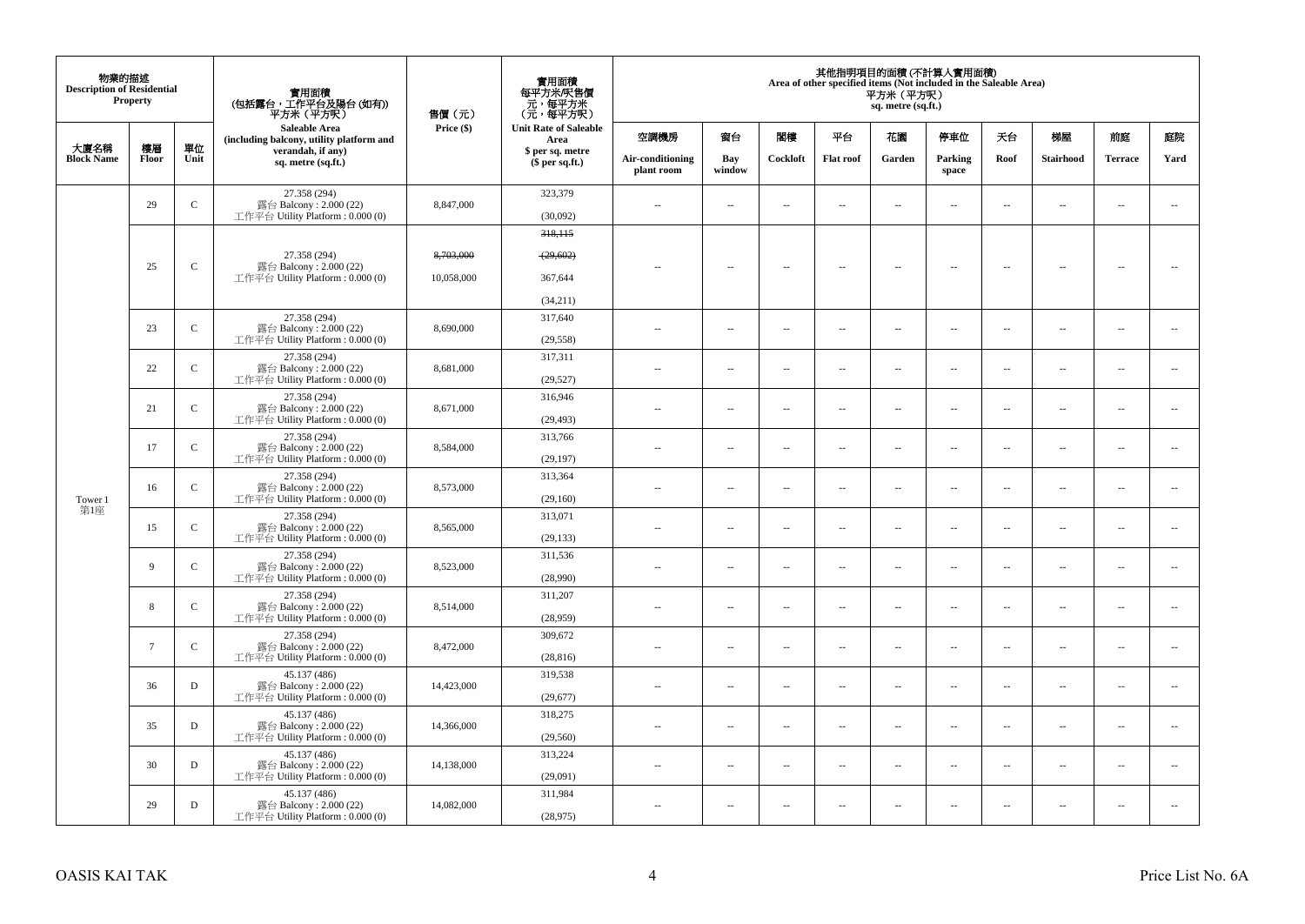| 物業的描述<br><b>Description of Residential</b> | <b>Property</b>                   |              | 實用面積<br>(包括露台,工作平台及陽台(如有))<br>平方米(平方呎)                       | 售價(元)      | 實用面積<br>每平方米/呎售價<br>ー・カバント<br>(元・每平方米)<br>(元・每平方呎) |               |                          |                          |                          | 平方米 (平方呎)<br>sq. metre (sq.ft.) | 其他指明項目的面積 (不計算入實用面積)<br>Area of other specified items (Not included in the Saleable Area) |                          |                          |                                |                          |          |                  |        |                  |      |           |                |      |
|--------------------------------------------|-----------------------------------|--------------|--------------------------------------------------------------|------------|----------------------------------------------------|---------------|--------------------------|--------------------------|--------------------------|---------------------------------|-------------------------------------------------------------------------------------------|--------------------------|--------------------------|--------------------------------|--------------------------|----------|------------------|--------|------------------|------|-----------|----------------|------|
|                                            |                                   |              | Saleable Area<br>(including balcony, utility platform and    | Price (\$) | <b>Unit Rate of Saleable</b><br>Area               | 空調機房          | 窗台                       | 関樓                       | 平台                       | 花園                              | 停車位                                                                                       | 夭台                       | 梯屋                       | 前庭                             | 庭院                       |          |                  |        |                  |      |           |                |      |
| 大廈名稱<br><b>Block Name</b>                  | 樓層<br>Floor                       | 單位<br>Unit   | verandah, if any)<br>sq. metre (sq.ft.)                      |            | \$ per sq. metre<br>$$$ per sq.ft.)                |               |                          |                          |                          |                                 |                                                                                           |                          |                          | Air-conditioning<br>plant room | Bay<br>window            | Cockloft | <b>Flat roof</b> | Garden | Parking<br>space | Roof | Stairhood | <b>Terrace</b> | Yard |
|                                            |                                   |              |                                                              |            | 305,824                                            |               |                          |                          |                          |                                 |                                                                                           |                          |                          |                                |                          |          |                  |        |                  |      |           |                |      |
|                                            |                                   |              | 45.137 (486)                                                 | 13,804,000 | (28, 403)                                          |               |                          |                          |                          |                                 |                                                                                           |                          |                          |                                |                          |          |                  |        |                  |      |           |                |      |
|                                            | 25                                | $D^*$        | 露台 Balcony: 2.000 (22)<br>工作平台 Utility Platform : $0.000(0)$ | 16,050,000 | 355,584                                            | $\sim$ $-$    | $\overline{\phantom{a}}$ | $\overline{\phantom{a}}$ | $\overline{\phantom{a}}$ | $\overline{\phantom{a}}$        | $\overline{\phantom{a}}$                                                                  | $\overline{\phantom{a}}$ | $\overline{\phantom{a}}$ | $\overline{\phantom{a}}$       | $\overline{\phantom{a}}$ |          |                  |        |                  |      |           |                |      |
|                                            |                                   |              |                                                              |            | (33,025)                                           |               |                          |                          |                          |                                 |                                                                                           |                          |                          |                                |                          |          |                  |        |                  |      |           |                |      |
|                                            |                                   |              | 45.137 (486)                                                 |            | 304,606                                            |               |                          |                          |                          |                                 |                                                                                           |                          |                          |                                |                          |          |                  |        |                  |      |           |                |      |
|                                            | 23                                | D            | 露台 Balcony: 2.000 (22)<br>工作平台 Utility Platform : $0.000(0)$ | 13,749,000 | (28, 290)                                          | $\sim$        | $\sim$                   | $\sim$                   | $\sim$                   | μ.                              | $\sim$                                                                                    | $\overline{\phantom{a}}$ | $\overline{\phantom{a}}$ | $\bar{a}$                      | $\overline{\phantom{a}}$ |          |                  |        |                  |      |           |                |      |
|                                            | 22                                | D            | 45.137 (486)                                                 | 13,720,000 | 303,963                                            |               |                          |                          |                          |                                 |                                                                                           |                          |                          |                                |                          |          |                  |        |                  |      |           |                |      |
|                                            |                                   |              | 露台 Balcony: 2.000 (22)<br>工作平台 Utility Platform : $0.000(0)$ |            | (28, 230)                                          | $\sim$        | $\sim$                   | $\sim$                   | $\ldots$                 | $\overline{\phantom{a}}$        | $\sim$                                                                                    | $\overline{\phantom{a}}$ | $\overline{\phantom{a}}$ | $\sim$                         | $\overline{\phantom{a}}$ |          |                  |        |                  |      |           |                |      |
|                                            | 21                                | D            | 45.137 (486)<br>露台 Balcony: 2.000 (22)                       | 13,691,000 | 303,321                                            | $\sim$        | $\sim$                   | $\sim$                   | $\overline{\phantom{a}}$ | $\overline{\phantom{a}}$        | $\overline{\phantom{a}}$                                                                  | $\overline{\phantom{a}}$ | $\overline{\phantom{a}}$ | $\sim$                         | $\sim$                   |          |                  |        |                  |      |           |                |      |
|                                            |                                   |              | 工作平台 Utility Platform : $0.000(0)$                           |            | (28, 171)                                          |               |                          |                          |                          |                                 |                                                                                           |                          |                          |                                |                          |          |                  |        |                  |      |           |                |      |
|                                            | 露台 Balcony: 2.000 (22)<br>17<br>D | 45.137 (486) | 13,522,000                                                   | 299,577    | $\sim$                                             | $\sim$        | $\sim$                   | $\overline{\phantom{a}}$ | $\sim$                   | $\overline{\phantom{a}}$        | $\overline{\phantom{a}}$                                                                  | $\overline{\phantom{a}}$ | $\sim$                   | $\sim$                         |                          |          |                  |        |                  |      |           |                |      |
|                                            |                                   |              | 工作平台 Utility Platform: 0.000 (0)                             |            | (27, 823)                                          |               |                          |                          |                          |                                 |                                                                                           |                          |                          |                                |                          |          |                  |        |                  |      |           |                |      |
|                                            | 16                                | $D^*$        | 45.137 (486)<br>露台 Balcony: 2.000 (22)                       | 13,492,000 | 298,912                                            | $\sim$        | $\sim$                   | $\sim$                   | $\sim$                   | $\overline{\phantom{a}}$        | $\sim$                                                                                    | $\overline{\phantom{a}}$ | $\overline{\phantom{a}}$ | $\sim$                         | $\overline{\phantom{a}}$ |          |                  |        |                  |      |           |                |      |
|                                            |                                   |              | 工作平台 Utility Platform : $0.000(0)$                           |            | (27,761)                                           |               |                          |                          |                          |                                 |                                                                                           |                          |                          |                                |                          |          |                  |        |                  |      |           |                |      |
| Tower 1                                    | 15                                | D            | 45.137 (486)<br>露台 Balcony: 2.000 (22)                       | 13,464,000 | 298,292                                            | $\sim$        | $\sim$                   | $\sim$                   | $\ldots$                 | $\ldots$                        | $\sim$                                                                                    | $\overline{\phantom{a}}$ | $\overline{\phantom{a}}$ | $\sim$                         | $\overline{\phantom{a}}$ |          |                  |        |                  |      |           |                |      |
| 第1座                                        |                                   |              | 工作平台 Utility Platform : $0.000(0)$                           |            | (27,704)                                           |               |                          |                          |                          |                                 |                                                                                           |                          |                          |                                |                          |          |                  |        |                  |      |           |                |      |
|                                            | 9                                 | $D^*$        | 45.137 (486)<br>露台 Balcony: 2.000 (22)                       | 13,348,000 | 295,722                                            | $\sim$        | $\overline{\phantom{a}}$ | $\sim$                   | $\ldots$                 | $\ldots$                        | $\sim$                                                                                    | $\overline{\phantom{a}}$ | $\overline{\phantom{a}}$ | $\sim$                         | $\overline{\phantom{a}}$ |          |                  |        |                  |      |           |                |      |
|                                            |                                   |              | 工作平台 Utility Platform: 0.000 (0)                             |            | (27, 465)                                          |               |                          |                          |                          |                                 |                                                                                           |                          |                          |                                |                          |          |                  |        |                  |      |           |                |      |
|                                            | 8                                 | D            | 45.137 (486)<br>露台 Balcony: 2.000 (22)                       | 13,320,000 | 295,102                                            | $\sim$        | $\sim$                   | $\sim$                   | $\overline{\phantom{a}}$ | $\sim$                          | $\sim$                                                                                    | $\overline{\phantom{a}}$ | $\overline{\phantom{a}}$ | $\sim$                         | $\overline{\phantom{a}}$ |          |                  |        |                  |      |           |                |      |
|                                            |                                   |              | 工作平台 Utility Platform : $0.000(0)$                           |            | (27, 407)<br>293,285                               |               |                          |                          |                          |                                 |                                                                                           |                          |                          |                                |                          |          |                  |        |                  |      |           |                |      |
|                                            |                                   |              |                                                              |            |                                                    |               |                          |                          |                          |                                 |                                                                                           |                          |                          |                                |                          |          |                  |        |                  |      |           |                |      |
|                                            | $7\overline{ }$                   | D            | 45.137 (486)<br>露台 Balcony: 2.000 (22)                       | 13,238,000 | (27, 239)                                          | $-$           | $\overline{\phantom{a}}$ | $\sim$                   | $\overline{a}$           | $\overline{\phantom{a}}$        | $\sim$                                                                                    | $\sim$                   | $\overline{\phantom{a}}$ | $\sim$                         | $\sim$                   |          |                  |        |                  |      |           |                |      |
|                                            |                                   |              | 工作平台 Utility Platform : $0.000(0)$                           | 15,600,000 | 345,614                                            |               |                          |                          |                          |                                 |                                                                                           |                          |                          |                                |                          |          |                  |        |                  |      |           |                |      |
|                                            |                                   |              |                                                              |            | (32,099)                                           |               |                          |                          |                          |                                 |                                                                                           |                          |                          |                                |                          |          |                  |        |                  |      |           |                |      |
|                                            |                                   |              |                                                              |            | 335,535                                            |               |                          |                          |                          |                                 |                                                                                           |                          |                          |                                |                          |          |                  |        |                  |      |           |                |      |
|                                            | 36                                | E            | 33.466 (360)<br>露台 Balcony: 2.000 (22)                       | 11,229,000 | (31,192)                                           | $\sim$        | $\sim$                   | $\sim$                   | $\overline{\phantom{a}}$ | $\overline{\phantom{a}}$        | $\sim$                                                                                    | $\overline{\phantom{a}}$ | $\overline{\phantom{a}}$ | $\overline{\phantom{a}}$       | $\sim$                   |          |                  |        |                  |      |           |                |      |
|                                            |                                   |              | 工作平台 Utility Platform : $0.000(0)$                           | 13,075,000 | 390,695                                            |               |                          |                          |                          |                                 |                                                                                           |                          |                          |                                |                          |          |                  |        |                  |      |           |                |      |
|                                            |                                   |              |                                                              |            | (36,319)                                           |               |                          |                          |                          |                                 |                                                                                           |                          |                          |                                |                          |          |                  |        |                  |      |           |                |      |
|                                            | 32                                | Е            | 33.455 (360)<br>露台 Balcony: 2.000 (22)                       | 11,117,000 | 332,297                                            | $\sim$ $\sim$ | $\sim$                   | $\sim$                   | $\sim$                   | $\sim$                          | $\sim$                                                                                    | $\sim$                   | $\sim$                   | $\sim$                         | $\overline{\phantom{a}}$ |          |                  |        |                  |      |           |                |      |
|                                            |                                   |              | 工作平台 Utility Platform : $0.000(0)$                           |            | (30, 881)                                          |               |                          |                          |                          |                                 |                                                                                           |                          |                          |                                |                          |          |                  |        |                  |      |           |                |      |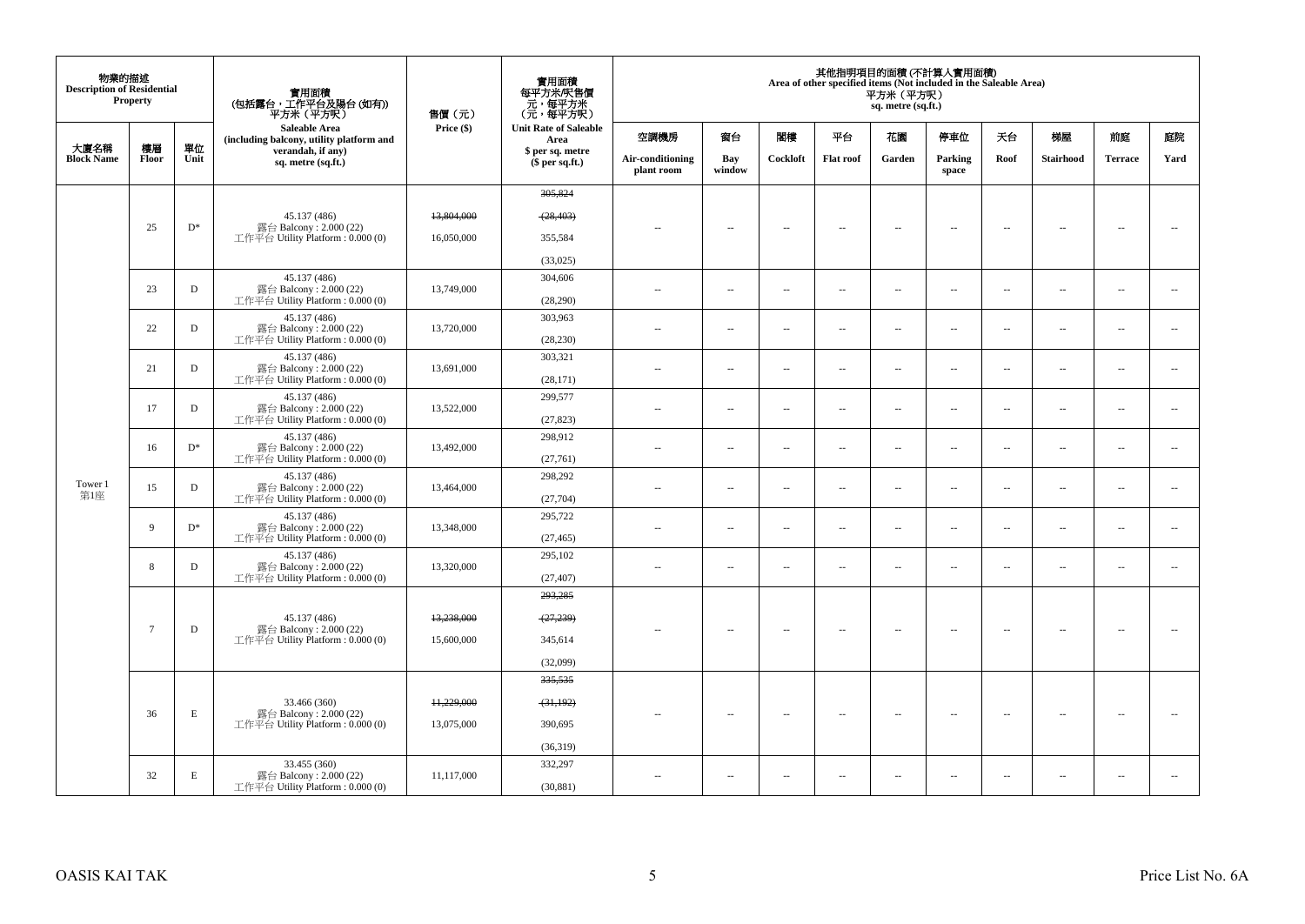| 物業的描述<br><b>Description of Residential</b> | Property        |                | 實用面積<br>(包括露台,工作平台及陽台 (如有))<br>平方米(平方呎)                                      | 售價(元)                    | 實用面積<br>每平方米/呎售價<br>元,每平方米<br>(元,每平方呎)      |                                |                          |          |                          | 平方米 (平方呎)<br>sq. metre (sq.ft.) | 其他指明項目的面積(不計算入實用面積)<br>Area of other specified items (Not included in the Saleable Area) |                          |                          |                          |                          |
|--------------------------------------------|-----------------|----------------|------------------------------------------------------------------------------|--------------------------|---------------------------------------------|--------------------------------|--------------------------|----------|--------------------------|---------------------------------|------------------------------------------------------------------------------------------|--------------------------|--------------------------|--------------------------|--------------------------|
|                                            |                 |                | Saleable Area<br>(including balcony, utility platform and                    | Price (\$)               | <b>Unit Rate of Saleable</b><br>Area        | 空調機房                           | 窗台                       | 閣樓       | 平台                       | 花園                              | 停車位                                                                                      | 天台                       | 梯屋                       | 前庭                       | 庭院                       |
| 大廈名稱<br><b>Block Name</b>                  | 樓層<br>Floor     | 單位<br>Unit     | verandah, if any)<br>sq. metre (sq.ft.)                                      |                          | \$ per sq. metre<br>\$per sq.ft.)           | Air-conditioning<br>plant room | Bay<br>window            | Cockloft | <b>Flat roof</b>         | Garden                          | Parking<br>space                                                                         | Roof                     | <b>Stairhood</b>         | <b>Terrace</b>           | Yard                     |
|                                            | 23              | E              | 33.455 (360)<br>露台 Balcony: 2.000 (22)<br>工作平台 Utility Platform : $0.000(0)$ | 10,849,000               | 324,286<br>(30, 136)                        | $\overline{a}$                 | $\sim$                   | $\sim$   | $\sim$                   | ш.                              | $\sim$                                                                                   | $\overline{\phantom{a}}$ | $\overline{\phantom{a}}$ | $\sim$                   | $\overline{\phantom{a}}$ |
| Tower 1<br>第1座                             | 16              | E              | 33.455 (360)<br>露台 Balcony: 2.000 (22)<br>工作平台 Utility Platform : $0.000(0)$ | 10,784,000               | 322,343<br>(29,956)                         | $\sim$ $\sim$                  | $\sim$                   | $\sim$   | $\sim$                   | $\sim$                          | $\sim$                                                                                   | $\overline{\phantom{a}}$ | $\sim$                   | $\sim$                   | $\overline{\phantom{a}}$ |
|                                            | 9               | E              | 33.455 (360)<br>露台 Balcony: 2.000 (22)<br>工作平台 Utility Platform: 0.000 (0)   | 10,731,000               | 320,759<br>(29, 808)                        | $\sim$                         | $\sim$                   | $\sim$   | $\sim$                   | $\sim$                          | $\sim$                                                                                   | $\overline{\phantom{a}}$ | $\overline{\phantom{a}}$ | $\sim$                   | $\overline{\phantom{a}}$ |
|                                            | 35              | A              | 45.873 (494)<br>露台 Balcony: 2.000 (22)<br>工作平台 Utility Platform: 0.000 (0)   | 16,115,000               | 351,296<br>(32, 621)                        | $\sim$                         | $\sim$                   | $\sim$   | $\sim$                   | $\sim$                          | $\sim$                                                                                   | $\sim$                   | $\sim$                   | $\sim$                   | $\sim$                   |
|                                            | 25              | $A^*$          | 45.873 (494)<br>露台 Balcony: 2.000 (22)<br>工作平台 Utility Platform : $0.000(0)$ | 15,512,000               | 338,151<br>(31, 401)                        | $\sim$                         | $\overline{a}$           | $\sim$   | $\sim$                   | $\overline{a}$                  | $\sim$                                                                                   | $\overline{\phantom{a}}$ | $\overline{\phantom{a}}$ | $\sim$                   | $\sim$                   |
|                                            | 11              | A              | 45.873 (494)<br>露台 Balcony: 2.000 (22)<br>工作平台 Utility Platform : $0.000(0)$ | 15,115,000               | 329,497<br>(30,597)                         | $\sim$ $-$                     | $\sim$                   | $\sim$   | $\overline{\phantom{a}}$ | μ.                              | $\overline{\phantom{a}}$                                                                 | $\overline{\phantom{a}}$ | $\overline{\phantom{a}}$ | $\overline{\phantom{a}}$ | $\overline{\phantom{a}}$ |
|                                            | 6               | $A^*$          | 45.873 (494)<br>露台 Balcony: 2.000 (22)<br>工作平台 Utility Platform : $0.000(0)$ | 14,809,000<br>17,808,000 | 322,826<br>(29, 978)<br>388,202<br>(36,049) | $-$                            | $\sim$                   | $\sim$   | $\sim$                   | $\sim$                          | $\sim$                                                                                   | $\sim$                   | $\sim$                   | $\overline{\phantom{a}}$ |                          |
| Tower 2<br>第2座                             | 35              | $\overline{B}$ | 50.763 (546)<br>露台 Balcony: 2.000 (22)<br>工作平台 Utility Platform : $0.000(0)$ | 18,759,000               | 369,541<br>(34, 357)                        | $\sim$                         | $\overline{a}$           | $\sim$   | $\sim$                   | $\overline{a}$                  | $\sim$                                                                                   | $\overline{\phantom{a}}$ | $\overline{\phantom{a}}$ | $\sim$                   | $\overline{\phantom{a}}$ |
|                                            | 32              | $\bf{B}$       | 50.763 (546)<br>露台 Balcony: 2.000 (22)<br>工作平台 Utility Platform: 0.000 (0)   | 18,573,000               | 365,877<br>(34,016)                         | $\sim$                         | $\overline{\phantom{a}}$ | $\sim$   | $\overline{\phantom{a}}$ | $\overline{\phantom{a}}$        | $\sim$                                                                                   | $\overline{\phantom{a}}$ | $\overline{\phantom{a}}$ | $\sim$                   | $\overline{\phantom{a}}$ |
|                                            | 27              | $B^*$          | 50.763 (546)<br>露台 Balcony: 2.000 (22)<br>工作平台 Utility Platform : $0.000(0)$ | 18,026,000               | 355,101<br>(33,015)                         | $\sim$                         | $\sim$                   | $\sim$   | $\sim$                   | $\sim$                          | $\sim$                                                                                   | $\overline{\phantom{a}}$ | $\sim$                   | $\sim$                   | $\sim$                   |
|                                            | 12              | $B^*$          | 50.763 (546)<br>露台 Balcony: 2.000 (22)<br>工作平台 Utility Platform: 0.000 (0)   | 17,468,000               | 344,109<br>(31,993)                         | $\sim$ $\sim$                  | $\overline{\phantom{a}}$ | $\sim$   | $\overline{\phantom{a}}$ | $\overline{\phantom{a}}$        | $\sim$                                                                                   | $\overline{\phantom{a}}$ | $\overline{\phantom{a}}$ | $\sim$                   | $\overline{\phantom{a}}$ |
|                                            | $7\phantom{.0}$ | B              | 50.763 (546)<br>露台 Balcony: 2.000 (22)<br>工作平台 Utility Platform : $0.000(0)$ | 17,032,000<br>19,665,000 | 335,520<br>(31, 194)<br>387,388<br>(36,016) | $\sim$ $-$                     | $\overline{\phantom{a}}$ | $\sim$   | $\overline{\phantom{a}}$ | $\overline{\phantom{a}}$        | $\sim$                                                                                   | $\hspace{0.05cm} \ldots$ | $\overline{\phantom{a}}$ | $\overline{\phantom{a}}$ | $\sim$                   |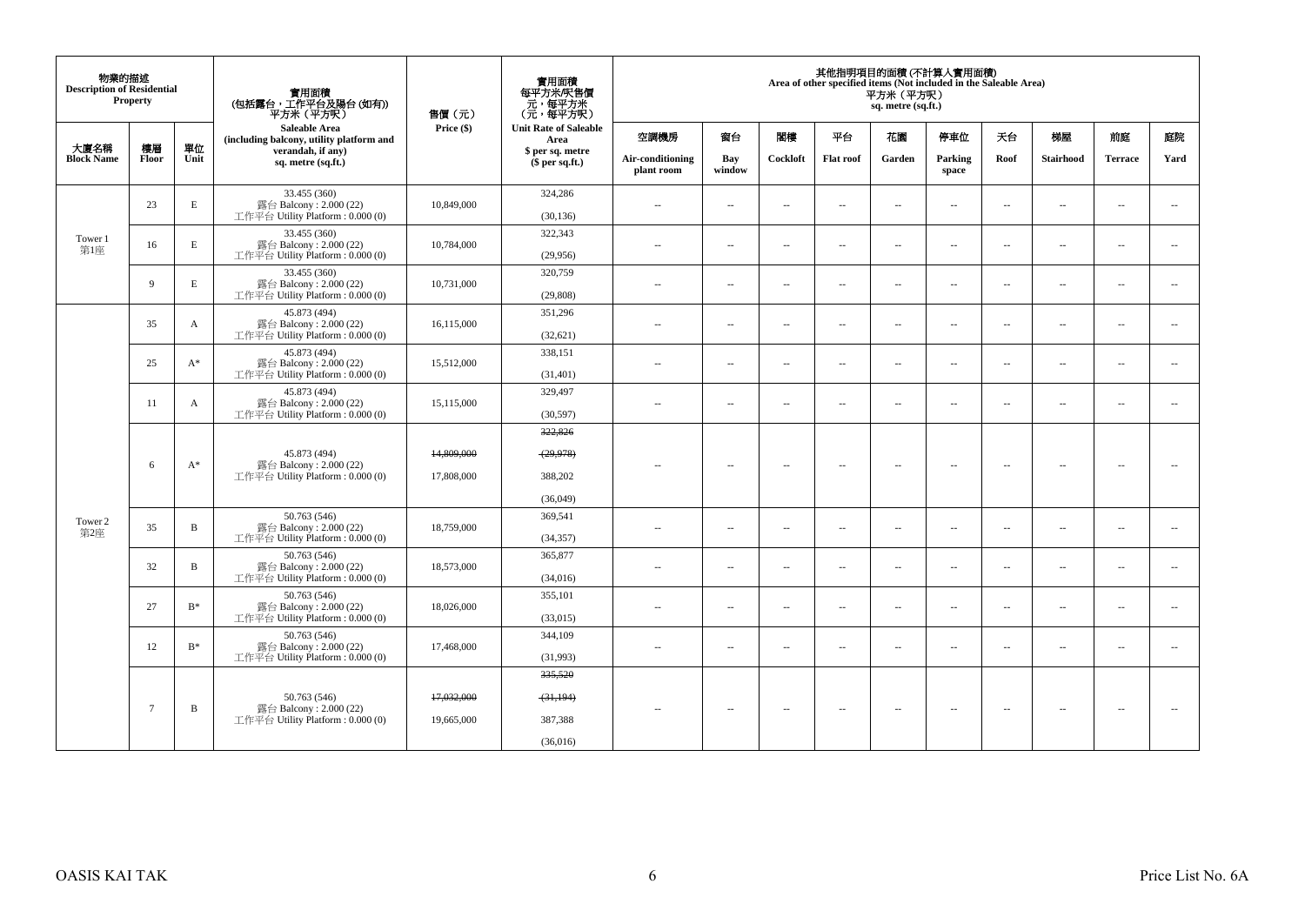| 物業的描述<br><b>Description of Residential</b> | <b>Property</b> |                 | 實用面積<br>(包括露台,工作平台及陽台 (如有))<br>平方米(平方呎)                                      | 售價(元)                  | 實用面積<br>每平方米/呎售價<br>元,每平方米<br>(元,每平方呎) |                                |                          |                          |                          | 平方米 (平方呎)<br>sq. metre (sq.ft.) | 其他指明項目的面積 (不計算入實用面積)<br>Area of other specified items (Not included in the Saleable Area) |                          |                          |                          |        |
|--------------------------------------------|-----------------|-----------------|------------------------------------------------------------------------------|------------------------|----------------------------------------|--------------------------------|--------------------------|--------------------------|--------------------------|---------------------------------|-------------------------------------------------------------------------------------------|--------------------------|--------------------------|--------------------------|--------|
|                                            |                 |                 | <b>Saleable Area</b><br>(including balcony, utility platform and             | Price (\$)             | <b>Unit Rate of Saleable</b><br>Area   | 空調機房                           | 窗台                       | 閣樓                       | 平台                       | 花園                              | 停車位                                                                                       | 天台                       | 梯屋                       | 前庭                       | 庭院     |
| 大廈名稱<br><b>Block Name</b>                  | 樓層<br>Floor     | 單位<br>Unit      | verandah, if any)<br>sq. metre (sq.ft.)                                      |                        | \$ per sq. metre<br>\$per sq.ft.)      | Air-conditioning<br>plant room | Bay<br>window            | Cockloft                 | <b>Flat roof</b>         | Garden                          | Parking<br>space                                                                          | Roof                     | <b>Stairhood</b>         | <b>Terrace</b>           | Yard   |
|                                            |                 |                 |                                                                              |                        | 304,969                                |                                |                          |                          |                          |                                 |                                                                                           |                          |                          |                          |        |
|                                            | 3               | $\, {\bf B}$    | 27.206 (293)<br>露台 Balcony: 2.000 (22)<br>工作平台 Utility Platform : 0.000 (0)  | 8,297,000<br>9,656,000 | (28,317)<br>354,922                    | ц,                             | μ.                       | ٠.                       | $\bar{a}$                | $\sim$                          | $\sim$                                                                                    | $\sim$                   | $\sim$                   | ٠.                       |        |
|                                            |                 |                 |                                                                              |                        |                                        |                                |                          |                          |                          |                                 |                                                                                           |                          |                          |                          |        |
|                                            |                 |                 | 51.768 (557)                                                                 |                        | (32,956)<br>312,896                    |                                |                          |                          |                          |                                 |                                                                                           |                          |                          |                          |        |
|                                            | 35              | D               | 露台 Balcony: 2.000 (22)<br>工作平台 Utility Platform : $0.000(0)$                 | 16,198,000             | (29,081)                               | $-$                            | $\sim$                   | $\sim$                   | $\sim$                   | $\overline{a}$                  | $\sim$                                                                                    | $\sim$                   | $\sim$                   | $\sim$                   |        |
|                                            |                 |                 | 51.768 (557)                                                                 |                        | 307,951                                |                                |                          |                          |                          |                                 |                                                                                           |                          |                          |                          |        |
|                                            | 30              | $D^*$           | 露台 Balcony: $2.000(22)$<br>工作平台 Utility Platform : $0.000(0)$                | 15,942,000             | (28, 621)                              | $\overline{\phantom{a}}$       | $\overline{a}$           | $\sim$                   | $\overline{\phantom{a}}$ | $\overline{\phantom{a}}$        | $\sim$                                                                                    | $\sim$                   | $\overline{\phantom{a}}$ | $\sim$                   |        |
|                                            | 26              | $D^*$           | 51.768 (557)<br>露台 Balcony: 2.000 (22)                                       | 15,627,000             | 301.866                                | $\sim$ $\sim$                  | $\overline{\phantom{a}}$ | $\sim$                   | $\overline{\phantom{a}}$ | $\overline{\phantom{a}}$        | $\sim$                                                                                    | $\overline{\phantom{a}}$ | $\overline{\phantom{a}}$ | $\sim$                   | $\sim$ |
|                                            |                 |                 | 工作平台 Utility Platform: 0.000 (0)                                             |                        | (28,056)                               |                                |                          |                          |                          |                                 |                                                                                           |                          |                          |                          |        |
|                                            |                 |                 |                                                                              |                        | 299,355                                |                                |                          |                          |                          |                                 |                                                                                           |                          |                          |                          |        |
|                                            | 22              | $\mathbf D$     | 51.768 (557)<br>露台 Balcony: 2.000 (22)<br>工作平台 Utility Platform : $0.000(0)$ | 15,497,000             | (27, 822)                              |                                | $\overline{a}$           | $\sim$                   | $\overline{\phantom{a}}$ | $\overline{\phantom{a}}$        | $\sim$                                                                                    | $\sim$                   | $\sim$                   | $\sim$                   |        |
|                                            |                 |                 |                                                                              | 18,120,000             | 350,023                                |                                |                          |                          |                          |                                 |                                                                                           |                          |                          |                          |        |
| Tower 2<br>第2座                             |                 |                 |                                                                              |                        | (32, 531)                              |                                |                          |                          |                          |                                 |                                                                                           |                          |                          |                          |        |
|                                            | 12              | D               | 51.768 (557)<br>露台 Balcony: 2.000 (22)<br>工作平台 Utility Platform: 0.000 (0)   | 15.292,000             | 295,395<br>(27, 454)                   | $\sim$                         | $\ddot{\phantom{a}}$     | $\sim$                   | $\sim$                   | $\overline{\phantom{a}}$        | $\sim$                                                                                    | $\sim$                   | $\overline{\phantom{a}}$ | $\sim$                   |        |
|                                            |                 |                 | 51.768 (557)                                                                 |                        | 291,898                                |                                |                          |                          |                          |                                 |                                                                                           |                          |                          |                          |        |
|                                            | 6               | D               | 露台 Balcony: 2.000 (22)<br>工作平台 Utility Platform : $0.000(0)$                 | 15,111,000             | (27, 129)                              | $\sim$                         | $\overline{a}$           | $\sim$                   | $\sim$                   | $\overline{a}$                  | $\sim$                                                                                    | $\sim$                   | $\sim$                   | $\sim$                   |        |
|                                            | 35              | $\mathcal{E}^*$ | 41.894 (451)<br>露台 Balcony: 2.000 (22)                                       | 12,834,000             | 306,345                                | $\sim$ $\sim$                  |                          | $\overline{\phantom{a}}$ | $\overline{\phantom{a}}$ |                                 | $\overline{\phantom{a}}$                                                                  |                          | $\overline{\phantom{a}}$ | $\sim$                   | $\sim$ |
|                                            |                 |                 | 工作平台 Utility Platform : $0.000(0)$                                           |                        | (28, 457)                              |                                | $\overline{\phantom{a}}$ |                          |                          | $\overline{\phantom{a}}$        |                                                                                           | $\overline{\phantom{a}}$ |                          |                          |        |
|                                            | 31              | $\mathbf{E}^*$  | 41.894 (451)<br>露台 Balcony: 2.000 (22)                                       | 12,706,000             | 303,289                                | $\sim$                         | $\sim$                   | $\sim$                   | $\sim$                   | $\sim$                          | $\sim$                                                                                    | $\sim$                   | $\sim$                   | <b>A</b>                 |        |
|                                            |                 |                 | 工作平台 Utility Platform: 0.000 (0)                                             |                        | (28, 173)                              |                                |                          |                          |                          |                                 |                                                                                           |                          |                          |                          |        |
|                                            | 28              | $\mathcal{E}^*$ | 41.894 (451)<br>露台 Balcony: 2.000 (22)<br>工作平台 Utility Platform : $0.000(0)$ | 12,555,000             | 299,685<br>(27, 838)                   | ٠.                             | $\overline{\phantom{a}}$ | $\overline{\phantom{a}}$ | $\overline{\phantom{a}}$ | $\overline{\phantom{a}}$        | $\overline{\phantom{a}}$                                                                  | $\overline{\phantom{a}}$ | $\overline{\phantom{a}}$ | $\overline{\phantom{a}}$ | $\sim$ |
|                                            |                 |                 | 41.894 (451)                                                                 |                        | 289,063                                |                                |                          |                          |                          |                                 |                                                                                           |                          |                          |                          |        |
|                                            | 18              | E               | 露台 Balcony: 2.000 (22)<br>工作平台 Utility Platform : $0.000(0)$                 | 12,110,000             | (26, 851)                              | $\sim$                         | $\overline{\phantom{a}}$ | $\sim$                   | $\overline{\phantom{a}}$ | $\overline{\phantom{a}}$        | $\sim$                                                                                    | $\overline{\phantom{a}}$ | $\overline{\phantom{a}}$ | $\sim$                   |        |
|                                            |                 |                 | 41.894 (451)                                                                 |                        | 283,095                                |                                |                          |                          |                          |                                 |                                                                                           |                          |                          |                          |        |
|                                            | 9               | E               | 露台 Balcony: 2.000 (22)<br>工作平台 Utility Platform : $0.000(0)$                 | 11,860,000             | (26, 297)                              | $\sim$                         | $\overline{\phantom{a}}$ | $\overline{\phantom{a}}$ | $\overline{\phantom{a}}$ | $\overline{\phantom{a}}$        | $\overline{\phantom{a}}$                                                                  | $\sim$                   | $\overline{\phantom{a}}$ | $\overline{\phantom{a}}$ |        |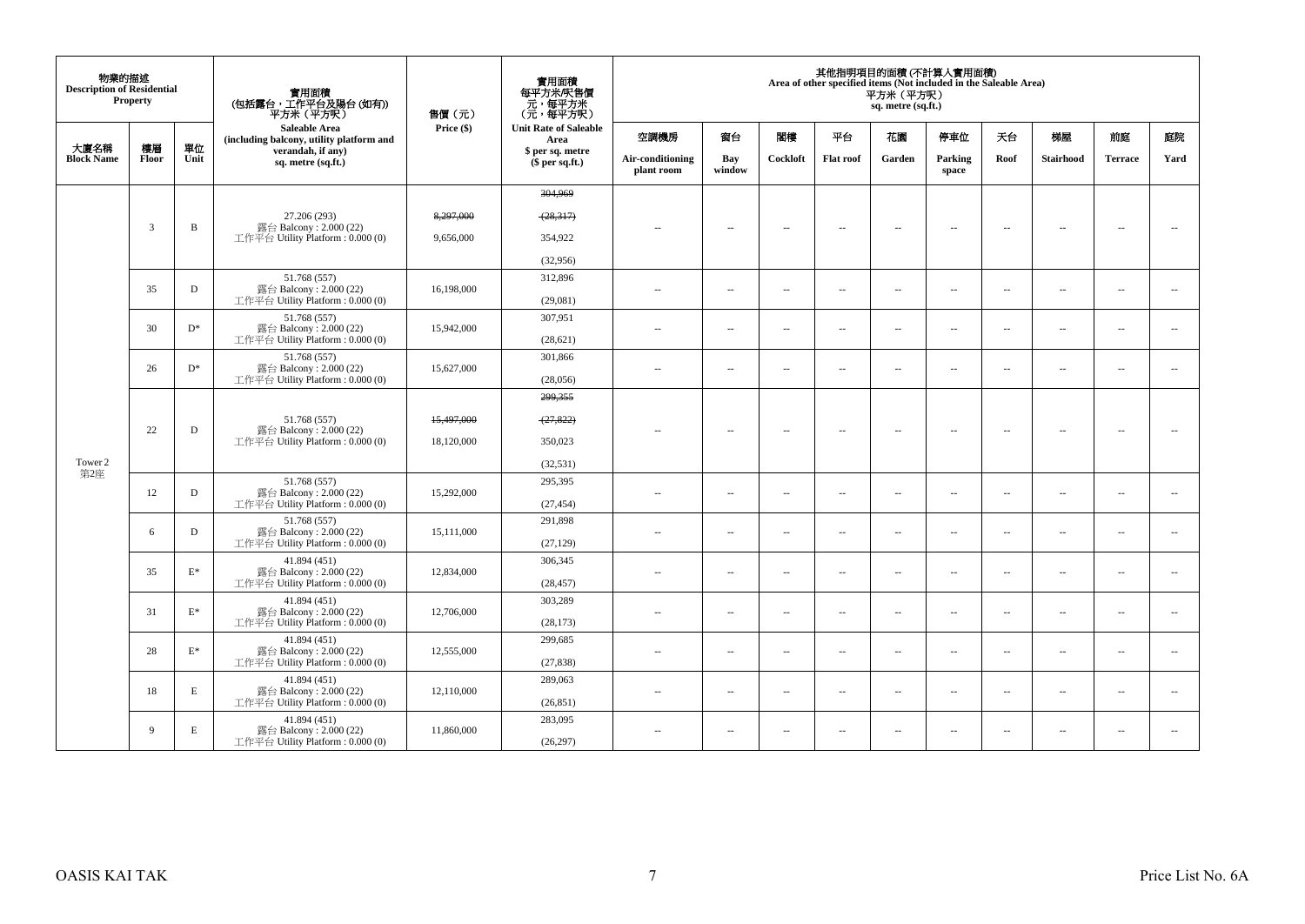## 第三部份:其他資料 **Part 3: Other Information**

- (1) 準買家應參閱發展項目的售樓說明書,以了解該項目的資料。 Prospective purchasers are advised to refer to the sales brochure for the development for information on the development.
- (2) 根據《一手住宅物業銷售條例》第52(1)條及第53(2)及(3)條, According to sections 52(1) and 53(2) and (3) of the Residential Properties (First-hand Sales) Ordinance, –

第52(1)條 / Section 52(1)

在某人就指明住宅物業與擁有人訂立臨時買賣合約時,該人須向擁有人支付售價的5%的臨時訂金。 A preliminary deposit of 5% of the purchase price is payable by a person to the owner on entering into a preliminary agreement for sale and purchase in respect of the specified residential property with the owner.

#### 第53(2)條 / Section 53(2)

如某人於某日期訂立臨時買賣合約,並於該日期後的5 個工作日內,就有關住宅物業簽立買賣合約,則擁有人必須在該日期後的 8 個工作日内,簽立該買賣合約。 If a person executes an agreement for sale and purchase in respect of the residential property within 5 working days after the date on which the person enters into the preliminary agreement for sale and purchase, the owner date.

#### 第53(3)條 / Section 53(3)

如某人於某日期訂立臨時買賣合約時,但沒有於該日期後的5 個工作日內,就有關住宅物業簽立買賣合約,則 – (i) 該臨時合約即告終止;(ii) 有關的臨時訂金即予沒收;及 (iii) 擁有人不得就該人沒有簽立買賣合約而針對該人提出進一步申索。 If a person does not execute an agreement for sale and purchase in respect of the residential property within 5 working days after the date on which the person enters into the preliminary agreement for sale and purchase-(i) the preliminary agreement is terminated;(ii) the preliminary deposit is forfeited; and (iii) the owner does not have any further claim against the person for the failure.

(3) 實用面積及屬該住宅物業其他指明項目的面積是按《一手住宅物業銷售條例》第8條及附表二第2部的計算得出的。

The saleable area and area of other specified items of the residential property are calculated in accordance with section 8 and Part 2 of Schedule 2 to the Residential Properties (First-hand Sales) Ordinance.

(4)(i) 註:在第(4)段中,『售價』指本價單第二部份中所列之住宅物業的售價,而『成交金額』指臨時買賣合約中訂明的住宅物業的實際金額。因應不同支付條款及/或折扣按售價計算得出之價目,皆以進位到最接近的千位數作為成交金額。 Note In paragraph (4) "Price" means the precidential price of the residential price of the residential price is and "transaction price" means the actual price is and "transaction price" means the actual price is and "trans payment and/or applicable discounts on the Price will be rounded up to the nearest thousand to determine the transaction price.

買方於簽署臨時買賣合約時須繳付相等於成交金額 5%之金額作為臨時訂金,其中港幣\$100,000 之部分臨時訂金必須以銀行本票支付,臨時訂金的餘額可以支票支付,本票及支票抬頭請寫「貝克.麥堅時律師事務所」。 Upon signing of the Preliminary Agreement for Sale and Purchase, the Purchaser shall pay the Preliminary Deposit which is equivalent to 5% of the transaction price. HK\$100,000 being part of the Prelimiary Deposit must be p paid by cheque(s). The cashier order(s) and cheque(s) should be made payable to "BAKER & MCKENZIE".

#### 支付條款 **Terms of Payment**

- **(A) 120** 天現金優惠付款計劃 **120-day Cash Payment Plan (**照售價減**4%) (4% discount from the Price)**
- (1) 買方須於簽署臨時買賣合約(「臨時合約」)時繳付相等於成交金額5%作為臨時訂金。買方須於簽署臨時合約後5個工作日內簽署正式買賣合約(「正式合約」)。 The Purchaser(s) shall pay the preliminary deposit equivalent to 5% of the transaction price upon signing of the preliminary Agreement for Sale and Purchase ("PASP"). The formal Agreement for Sale & Purchase ("ASP") shall signing of the PASP.
- (2) 成交金額 95%即成交金額之餘款於買方簽署臨時合約後 120 天內由買方繳付或於完成交易時付清,以較早者為準。 95% of the transaction price being balance of the transaction price shall be paid by the Purchaser(s) within 120 days after signing of the PASP or upon completion, whichever is the earlier.
- **(A1) 120** 天二按貸款付款計劃 **120-day Second Mortgage Loan Payment Plan (**照售價減**3%) (3% discount from the Price)** (1) 買方須於簽署臨時買賣合約(「臨時合約」)時繳付相等於成交金額5%作為臨時訂金。買方須於簽署臨時合約後5個工作日內簽署正式買賣合約(「正式合約」)。 **(**只適用於購買本價單上設 **" \* "** 的指明住宅物業的買方 **Only applicable to a purchaser who purchases the specified residential property(ies) marked with a " \* " in this price list.)**
- The Purchaser(s) shall pay the preliminary deposit equivalent to 5% of the transaction price upon signing of the preliminary Agreement for Sale and Purchase ("PASP"). The formal Agreement for Sale & Purchase ("ASP") shall signing of the PASP.
- (2) 成交金額 95%即成交金額之餘款於買方簽署臨時合約後 120 天內由買方繳付或於完成交易時付清,以較早者為準。 95% of the transaction price being balance of the transaction price shall be paid by the Purchaser(s) within 120 days after signing of the PASP or upon completion, whichever is the earlier.

#### **(B)** 靈活首置 **180** 天現金優惠付款計劃 **Flexi First-time Home Owner 180-day Cash Payment Plan (**照售價減**3%) (3% discount from the Price)**

- (1) 買方須於簽署臨時買賣合約(「臨時合約」)時繳付相等於成交金額5%作為臨時訂金。買方須於簽署臨時合約後5個工作日內簽署正式買賣合約(「正式合約」)。 The Purchaser(s) shall pay the preliminary deposit equivalent to 5% of the transaction price upon signing of the preliminary Agreement for Sale and Purchase ("PASP"). The formal Agreement for Sale & Purchase ("ASP") shall signing of the PASP.
- (2) 買方簽署臨時合約後 30 天內再付成交金額 1%。
- 1% of the transaction price shall be paid by the Purchaser(s) within 30 days after signing of the PASP.
- (3) 買方簽署臨時合約後 60 天內再付成交金額 1%。
- 1% of the transaction price shall be paid by the Purchaser(s) within 60 days after signing of the PASP.
- (4) 買方簽署臨時合約後 90 天內再付成交金額 1%。
- 1% of the transaction price shall be paid by the Purchaser(s) within 90 days after signing of the PASP. (5) 買方簽署臨時合約後 120 天內再付成交金額 1%。
- 1% of the transaction price shall be paid by the Purchaser(s) within 120 days after signing of the PASP. (6) 買方簽署臨時合約後 150 天內再付成交金額 1%。
- 1% of the transaction price shall be paid by the Purchaser(s) within 150 days after signing of the PASP.
- (7) 成交金額 90%即成交金額之餘款於買方簽署臨時合約後 180 天內由買方繳付或於完成交易時付清,以較早者為準。
- 90% of the transaction price being balance of the transaction price shall be paid by the Purchaser(s) within 180 days after signing of the PASP or upon completion, whichever is the earlier.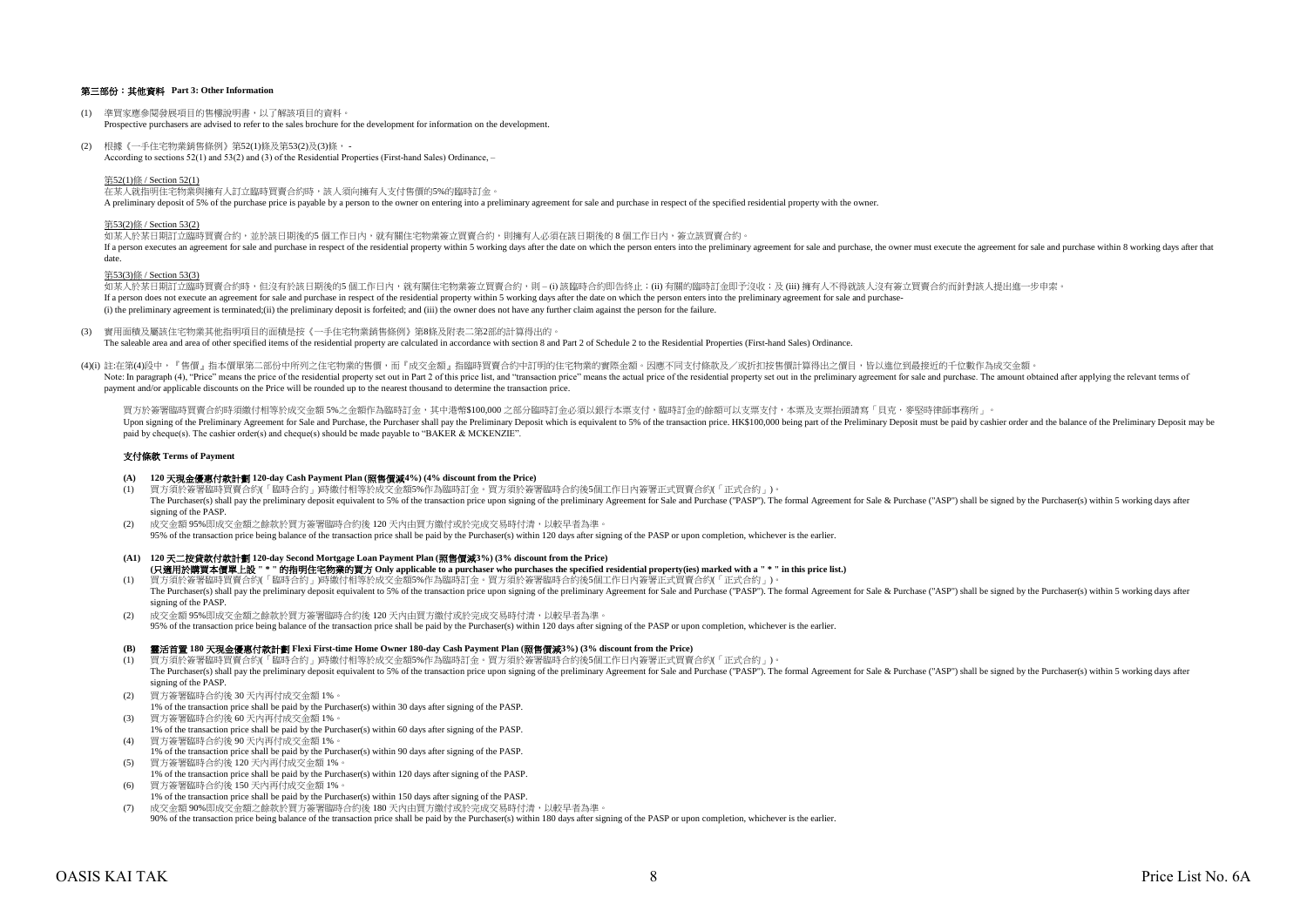# **(C) Grand Oasis** 優越 **180** 天現金付款計劃 **Grand Oasis Supreme 180-day Cash Payment Plan (**照售價減**3%) (3% discount from the Price)**

- 買方須於簽署臨時買賣合約(「臨時合約」)時繳付相等於成交金額5%作為臨時訂金。買方須於簽署臨時合約後5個工作日内簽署正式買賣合約(「正式合約」)。 The Purchaser(s) shall pay the preliminary deposit equivalent to 5% of the transaction price upon signing of the preliminary Agreement for Sale and Purchase ("PASP"). The formal Agreement for Sale & Purchase ("ASP") shall signing of the PASP.
- (2) 買方簽署臨時合約後 30 天內再付成交金額 5%。
- 5% of the transaction price shall be paid by the Purchaser(s) within 30 days after signing of the PASP.
- (3) 買方簽署臨時合約後 120 天內再付成交金額 5%。 5% of the transaction price shall be paid by the Purchaser(s) within 120 days after signing of the PASP.
- (4) 成交金額 85% 即成交金額之餘款於買方簽署臨時合約後 180 天內由買方繳付或於完成交易時付清,以較早者為準。
- 85% of the transaction price being balance of the transaction price shall be paid by the Purchaser(s) within 180 days after signing of the PASP or upon completion, whichever is the earlier.

#### **(D)** 建築期付款計劃 **Stage Payment Plan (**照售價減**1%) (1% discount from the Price)**

- (1) 買方須於簽署臨時買賣合約(「臨時合約」)時繳付相等於成交金額5%作為臨時訂金。買方須於簽署臨時合約後5個工作日內簽署正式買賣合約(「正式合約」)。 The Purchaser(s) shall pay the preliminary deposit equivalent to 5% of the transaction price upon signing of the preliminary Agreement for Sale and Purchase ("PASP"). The formal Agreement for Sale & Purchase ("ASP") shall signing of the PASP.
- (2) 買方簽署臨時合約後 120 天內再付成交金額 5%。
- 5% of the transaction price shall be paid by the Purchaser(s) within 120 days after signing of the PASP.
- (3) 成交金額 90%即成交金額之餘款於賣方向買方發出書面通知書可將有關物業之業權有效地轉讓予買方的日期起 14 天內付清。
- 90% of the transaction price being balance of the transaction price shall be paid by the Purchaser(s) within 14 days of the date of written notification to the Purchaser(s) that the Vendor is in a position validly to assig

#### **(D1)** 建築期二按貸款付款計劃 **Stage Second Mortgage Loan Payment Plan (**照售價**) (the Price) (**只適用於購買本價單上設 **" \* "** 的指明住宅物業的買方 **Only applicable to a purchaser who purchases the specified residential property(ies) marked with a " \* " in this price list.)**

- (1) 買方須於簽署臨時買賣合約(「臨時合約」)時繳付相等於成交金額5%作為臨時訂金。買方須於簽署臨時合約後5個工作日內簽署正式買賣合約(「正式合約」)。 The Purchaser(s) shall pay the preliminary deposit equivalent to 5% of the transaction price upon signing of the preliminary Agreement for Sale and Purchase ("PASP"). The formal Agreement for Sale & Purchase ("ASP") shall signing of the PASP.
- (2) 買方簽署臨時合約後 120 天內再付成交金額 5%。
- 5% of the transaction price shall be paid by the Purchaser(s) within 120 days after signing of the PASP.
- (3) 成交金額 90%即成交金額之餘款於賣方向買方發出書面通知書可將有關物業之業權有效地轉讓予買方的日期起 14 天內付清。

90% of the transaction price being balance of the transaction price shall be paid by the Purchaser(s) within 14 days of the date of written notification to the Purchaser(s) that the Vendor is in a position validly to assig

#### **(ii)** 售價獲得折扣的基礎 **The basis on which any discount on the Price is made available**

- (a)  $\boxplus$  4(i)
- See 4(i).

#### (b) 「**Club Wheelock**」會員優惠 **Privilege for** 「**Club Wheelock**」**member**

在簽署臨時買賣合約當日,買方如屬「Club Wheelock」會員,可獲1%售價折扣優惠。最少一位個人買方(如買方是以個人名義)或最少一位買方之董事(如買方是以公司名義) 須為「Club Wheelock」會員,方可享此折扣優惠 A 1% discount from the Price would be offered to the Purchaser who is a Club Wheelock member on the date of signing of the preliminary agreement for sale and purchase. At least one individual Purchaser (if the Purchaser is Purchaser is a corporation) should be a Club Wheelock member on the date of signing the preliminary agreement for sale and purchase in order to enjoy the discount offer.

#### (c) 「**Wheelock Living**」 臉書頁面讚好優惠 **"Wheelock Living" Facebook Page Likers' Discount**

凡於簽署臨時買賣合約前讚好"Wheelock Living" 臉書頁面的買家,可獲0.5%售價折扣優惠。 A 0.5% discount from the Price would be offered to a Purchaser who has liked the "Wheelock Living" Facebook Page before signing the Preliminary Agreement for Sale and Purchase.

#### (d) 印花稅優惠 **Stamp Duty Discount**

買方購買本價單中所列之住宅物業可獲8.5%售價折扣優惠。 A 8.5% discount from the Price would be offered to the Purchaser of a residential property listed in this price list.

#### (e) 暑期優惠 **Summer Vacation Purchase Discount**

凡於2018年7月31日(包括當日)或之前簽署臨時買賣合約購買本價單中所列之住宅物業的買家,可獲1%售價折扣優惠。 A 1% discount from the Price would be offered to a Purchaser who signs the Preliminary Agreement for Sale and Purchase on or before 31 July, 2018 to purchase a residential property listed in this price list.

#### $(f)$ 會德豐有限公司員工置業優惠 **Wheelock and Company Limited Home Purchasing Discount**

如買方(或構成買方之任何人士)屬任何「會德豐合資格人士」,並且沒有委任地產代理就購入住宅物業代其行事,可獲 2.75% 售價折扣優惠。 If the Purchaser (or any person comprising the Purchaser) is a "Qualified Person of Wheelock Group", provided that the Purchaser did not appoint any estate agent to act for him in the purchase of the residential property(i

「會德豐合資格人士」指任何下列公司或其在香港註冊成立之附屬公司之任何董事、員工及其近親(任何個人的配偶、父母、祖父、祖母、外祖父、外祖母、子女、孫、孫女、外孫、外孫女或兄弟姊妹為該個人之「近親」,惟須提供令賣方滿意的有關證明文件以茲證 明有關關係,且賣方對是否存在近親關係保留最終決定權):

"Oualified Person of Wheelock Group" means any director or employee (and his/her close family member (a spouse, parent, grant parent, child, grand child or sibling of a person is a "close family member" of that person Froy the Vendor must be provided to prove the relationship concerned and that the Vendor reserves the final right to decide whether or not such relationship exists)) of any of the following companies or any of its subsidiaries

1. 會德豐有限公司 Wheelock and Company Limited 或 or;

2. 會德豐地產有限公司 Wheelock Properties Limited 或 or;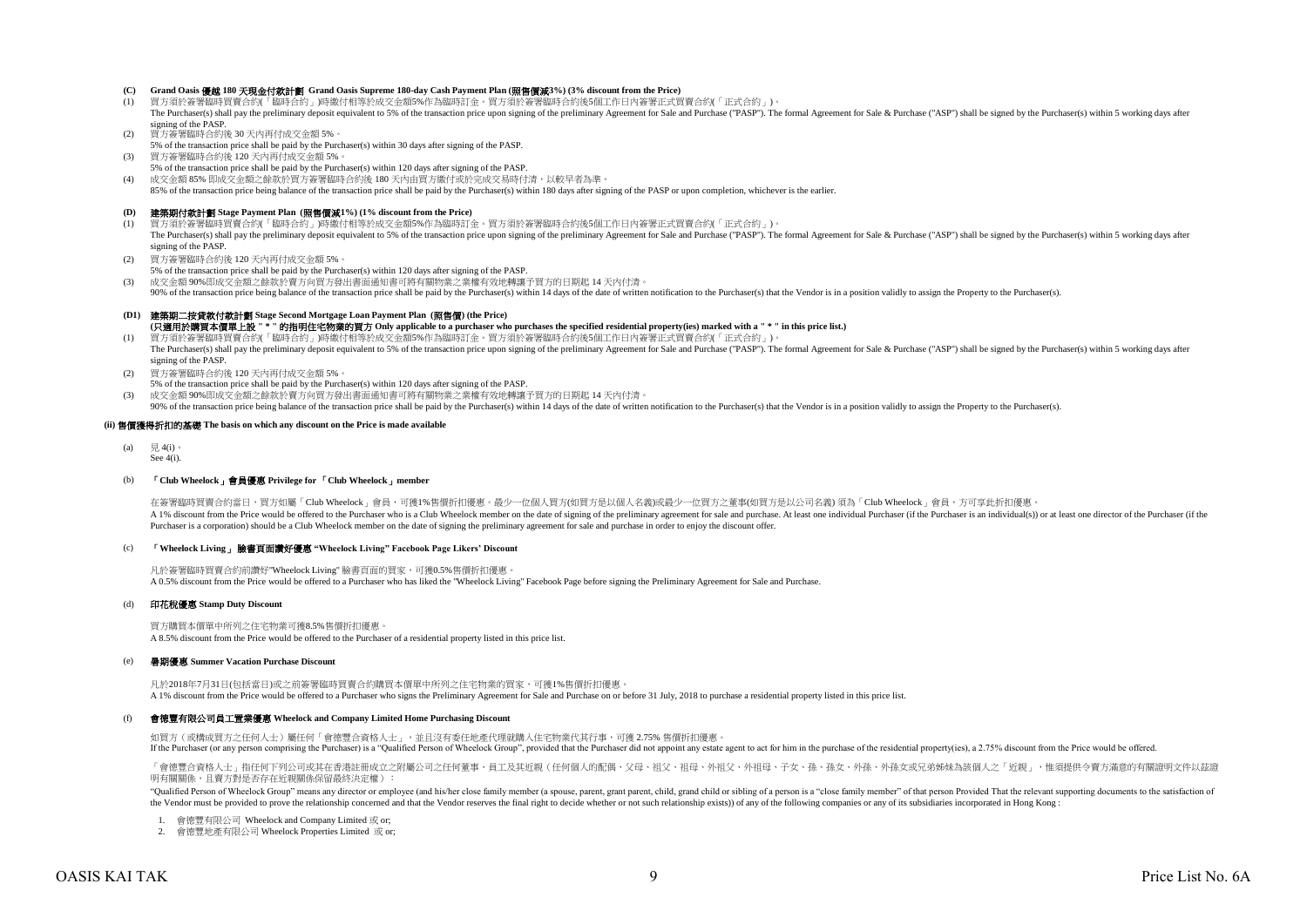- 3. 會德豐地產(香港)有限公司 Wheelock Properties (HK) Limited 或 or;
- 4. 九龍倉集團有限公司 The Wharf (Holdings) Limited 或 or;
- 5. 九龍倉置業地產投資有限公司Wharf Real Estate Investment Company Limited 或 or;
- 6. 夏利文物業管理有限公司 Harriman Property Management Limited 或 or;
- 7. 海港企業有限公司 Harbour Centre Development Limited 或 or;
- 8. 現代貨箱碼頭有限公司 Modern Terminals Limited.

買方在簽署有關的臨時買賣合約前須即場提供令賣方滿意的證據証明其為會德豐合集團合資格人士,賣方就相關買方是否會德豐合集團合資格人士有最終決定權,而賣方之決定為最終及對買方具有約束力。 The Purchaser shall before signing of the relevant preliminary agreement for sale and purchase on the spot provide evidence for proof of being a Qualified Person of Wheelock Group to the satisfaction of the Vendor and in t Vendor's decision shall be final and binding on the Purchaser.

### (iii) 可就識買該發展項目中的指明住宅物業而連帶獲得的任何贈品、財務優惠或利益 Any gift, or any financial advantage or benefit, to be made available in connection with the purchase of a specified residential property in the Development

- (a)  $\boxplus$  4(ii)
- See 4(ii).

## (b) 備用二按貸款 **(**只適用於選擇第**4(i)**段中支付條款**(A1)** 或 **(D1)**之買家**)**

**Standby Second Mortgage Loan (Only applicable to the Purchaser who has selected Terms of Payment (A1) or (D1) in paragraph 4(i))**

買家可向賣方指定的二按財務機構申請備用二按貸款 (「第二按揭貨款」) (賣方或賣方指定的二按財務機構有權隨時停止提供第二按揭貨款而無須另行通知),主要條款如下 : Purchaser can apply for Standby Second Mottgage Loan ("second mottgage loan") from Vendor's designated second mottgage financing company (the Vendor or Vendor's designated second mortgage francing company may stop providin further notice) and on the following terms:-

A) 第二按揭貸款最高金額為成交金額的20% ,惟第一按揭貸款及第二按揭貸款總金額不可超過成交金額的80%。

The maximum second mortgage loan amount shall be 20% of the transaction price, but the total amount of first mortgage loan and second mortgage loan together shall not exceed 80% of the transaction price.

第二按揭貸款首 12個月之按揭利率為香港上海匯豐銀行有限公司不時報價之港元最優惠利率(P)減1% p.a. (P - 1%),第13個月至第24個月為港元最優惠利率(P),其後之按揭利率為港元最優惠利率(P)加1.5% p.a. (P + 1.5%),利率浮動。 最終按揭利率以如此聘用的人指定的二按財務機構最後審批結果為準。

Interest rate of second mortgage loan for the first 12 months shall be Hong Kong Dollar Best Lending Rate (P) quoted from time to time by The Hongkong and Shanghai Banking Corporation Limited minus 1% p.a. (P - 1%), the 13 Rate (P), thereafter at Hong Kong Dollar Best Lending Rate (P) plus 1.5% p.a. (P + 1.5%), subject to fluctuation. The final interest rate will be subject to final approval by the Person so Engaged's designated second mortg

- B) 如買方於提款日起計的 36 個月內準時並全數清還第二按揭貸款,賣方指定的二按財務機構將會向買方退還1%之成交金額 。 If the Purchaser shall duly and fully repay the second mortgage loan within 36 months from the date of drawdown of the second mortgage loan, 1% of transaction price will be refunded to the Purchaser by the Vendor's designa
- C) 買方必須於付清成交金額餘額之日起計最少60日前以書面向賣方申請第二按揭貸款。  $\sum_{i=1}^{n}$  Purchaser shall make a written application to the Vendor for a second mortgage loan not less than 60 days before the date of settlement of the balance of the transaction price.
- D) 第二按揭貸款年期最長為 20 年,或相等於第一按揭貸款之年期,以較短者為準。 The maximum tenor of second mortgage loan shall be 20 years or the same tenor of first mortgage loan, whichever is shorter.
- E) 買方須提供足夠文件證明其還款能力,包括但不限於提供足夠文件(如:最近三年之稅單或利得稅繳納通知書及最近六個月有顯示薪金存款或收入之銀行存摺/月結單)證明每月還款(即第一按揭貸款及第二按揭貸款及其他借貸的還款)不超過香 港金融管理局不時訂明的「供款與入息比率」上限。

The Purchaser shall provide sufficient documents to prove his/her repayment ability, including but not limited to providing sufficient documents (for example latest 3 years' Tax Assessment and Demand Note or Profits Tax As book/statements which show salary deposits or income) to prove that the total amount of monthly installment (being the total installment for repayment of first mortgage, second mortgage and any other loan repayment of does Hong Kong Monetary Authority from time to time.

- F) 第一按揭貸款銀行須為賣方所指定及轉介之銀行,買方並須首先得到該銀行書面同意辦理第二按揭貸款。 First mortgagee bank shall be nominated and referred by the Vendor and the Purchaser shall obtain a prior written consent from the first mortgagee bank to apply for a second mortgage loan.
- G) 第一按揭貸款及第二按揭貸款申請需由有關承按機構獨立審批。 First mortgage loan and second mortgage loan shall be processed by the relevant mortgagees independently.
- H) 所有第二按揭貸款之法律文件必須由賣方(或賣方指定的二按財務機構)的指定律師行辦理,買方須支付所有第二按揭貸款相關之律師費及雜費。 All legal documents of the second mortgage shall be handled by the Vendor's (or Vendor's designated second mortgage financing company) designated solicitors and all legal costs and disbursements relating thereto shall be b

I) 第二按揭貸款批出與否及其條款,受制於賣方指定的二按財務機構的絕對最終決定權,與賣方無關,且於任何情況下賣方均無需為此負責。不論貸款獲批與否,買方仍須按買賣合約完成交易及繳付成交金額全數。 The approval or disapproval of the second mortgage loan and terms thereof are subject to the final decision of the Vendor's designated second mortgage financing company and are not related to the Vendor (which shall under the loan is granted or not, the Purchaser shall complete the sale and purchase in accordance with the agreement of sale and purchase and pay the full transaction price.

- J) 第二按揭貨款受賣方指定的二按財務機構所定的其他條款及細則約束。 The second mortgage loan is subject to other terms and conditions as determined by the Vendor's designated second mortgage financing company.
- K) 買方需就申請第二按揭貸款繳交港幣\$5,000不可退還的申請手續費。 A non-refundable application fee of HK\$5,000 for the second mortgage loan will be payable by the Purchaser.
- L) 第二按揭貸款只限個人買方申請。 Only individual Purchaser(s) are eligible to apply for the second mortgage loan.